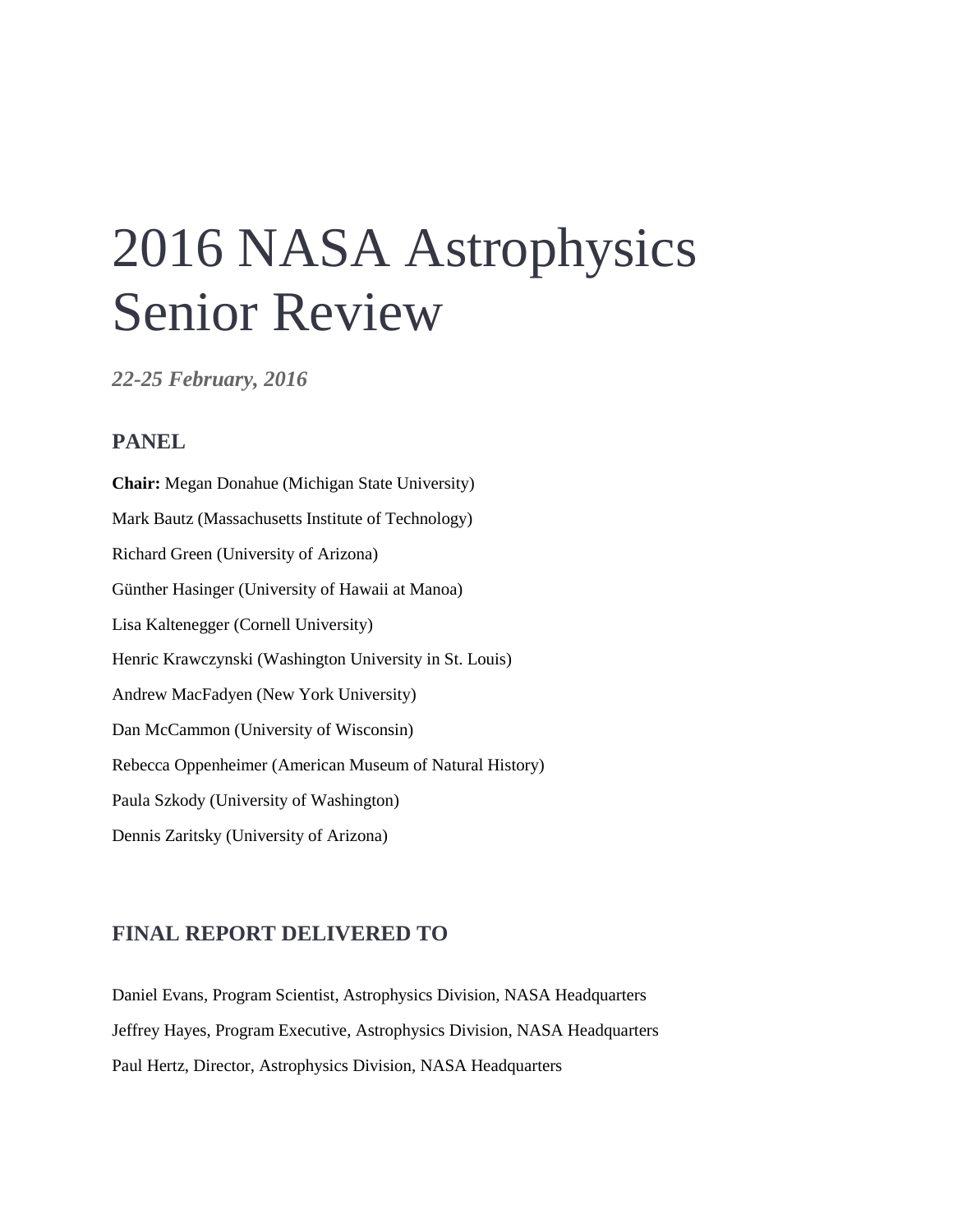# MAIN REPORT

# **INTRODUCTION**

Every two years NASA's Astrophysics Division is required by the NASA Authorization Act of 2005 to conduct a "Senior Review" in order to evaluate operating missions in Phase E of their lifecycles that are seeking to continue operations for augmentation of science returns on the initial investment. This review is the highest level peer-review process in the Astrophysics Division. Many spacecraft can continue to operate beyond the originally proposed mission duration and remain extremely valuable assets with high scientific return. In some cases, the extended missions address similar science goals as the original missions but in greater depth; in other cases, the extended missions open completely new science investigations which cannot be achieved with the current fleet of NASA observatories nor with upcoming new missions. The Senior Review Panel (hereafter SR2016 panel) is tasked with evaluating and ranking the missions, and recommending distribution of available funds from the Missions Operations and Data Analysis (MO&DA) budget line, primarily based on the expected value of the science returns for each mission. The SR2016 panel reviewed six continuing missions. In 2016, the flagship missions of Hubble Space Telescope and the Chandra X-ray Observatory were reviewed by separate, individual committees.

# **Charge to the 2016 Senior Review Panel**

This comparative review assesses the merits and performance of the following six missions (in alphabetical order): Fermi, K2, NuSTAR, Spitzer, Swift, and XMM-Newton, according to the following charges requested of the SR2016 panel by NASA:

- 1. Use the ranking criteria (defined in Ranking Methodology) to individually assess each project over the funding period FY17 and FY18 and the extended funding period FY19 and FY20. This charge includes providing an adjectival assessment for each of the three categories of ranking criteria as well as an overall assessment. (A description of those adjectives is provided in Table 1.)
- 2. Use the ranking criteria to rank the projects over the funding period FY17 and FY18 and the extended funding period FY19 and FY20. This rank includes programmatic concerns of synergies and portfolio balance.
- 3. Provide findings to assist with an implementation strategy for the Astrophysics Division portfolio of operating missions for FY17 through FY20, including an appropriate mix of:
	- a. Continuation of projects at their "in-guide" level as currently baselined.
	- b. Continuation of projects with either enhancements or reductions to their in-guide budgets, the boundaries of which are defined by the "over-guide" and "under-guide" levels proposed by each mission or other considerations of the SR2016 panel.
	- c. Mission extensions beyond the prime mission phase, subject to the "Mission Extension Paradigm". There were no missions under consideration in this category for 2016.
	- d. Termination of projects.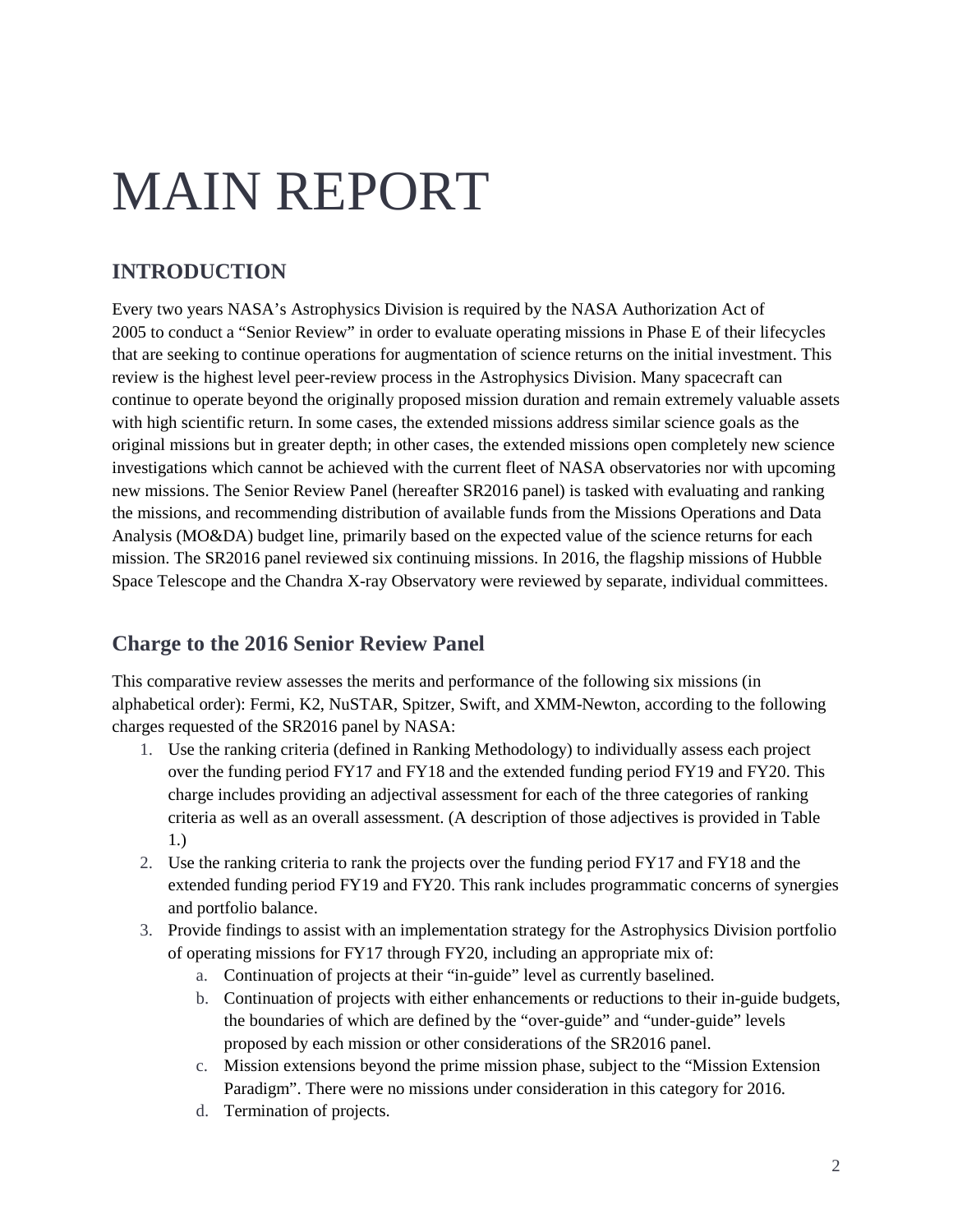According to this charge, the findings must take into account the following factors:

- 1. The panel's assessments and relative rankings of the missions under consideration.
- 2. The overall strength and ability of the resulting mission portfolio, including both the missions under consideration, as well as new missions expected to be launched, to fulfill the Astrophysics Division priorities from FY17 through FY20, as represented in the 2014 SMD Science Plan and in the context of the 2010 Astrophysics Decadal Survey.
- 3. The projected science returns of the missions under review with the potential advances to be gained from an alternative strategy of increased funding for other Division priorities.
- 4. The scientific tradeoffs and opportunity costs involved in extending existing projects versus reducing or terminating them and using that funding for future flight opportunities, most especially in light of new Astrophysics missions expected to be launched.

# **RANKING METHODOLOGY**

In the interests of fulfilling the part of the SR2016 panel charge to rank the missions first on science, second on relevance and responsiveness, and third on technical capability and cost reasonableness, the SR2016 panel was charged with the following procedure to evaluate each mission based on the following NASA-defined criteria and weighting factors:

A. Science Program (40% weight)

- 1. Uniqueness and overall strength of the science case
- 2. Scientific Output and return of investment over the proposed funding period
- 3. Synergy with the Astrophysics Division Mission Portfolio
- 4. Quality of archiving, distribution and usability

B. Relevance and Responsiveness (30% weight)

- 1. Relevance to the research objectives in the SMD and 2010 Astrophysics Decadal Survey
- 2. Progress toward achieving any Primary Mission Objectives (PMOs) identified by the 2014 Senior Review (SR)
- 3. Performance of addressing any finding of the 2014 SR
- C. Technical Capability and Cost Reasonableness (30% weight)
	- 1. Cost efficiency in terms of meeting proposed goals
	- 2. Health of the spacecraft and operating model
	- 3. Operating Costs

The individual missions were discussed in terms of these three criteria. The discussion and overall assessment of each mission are described in the individual mission sections at the end of this report.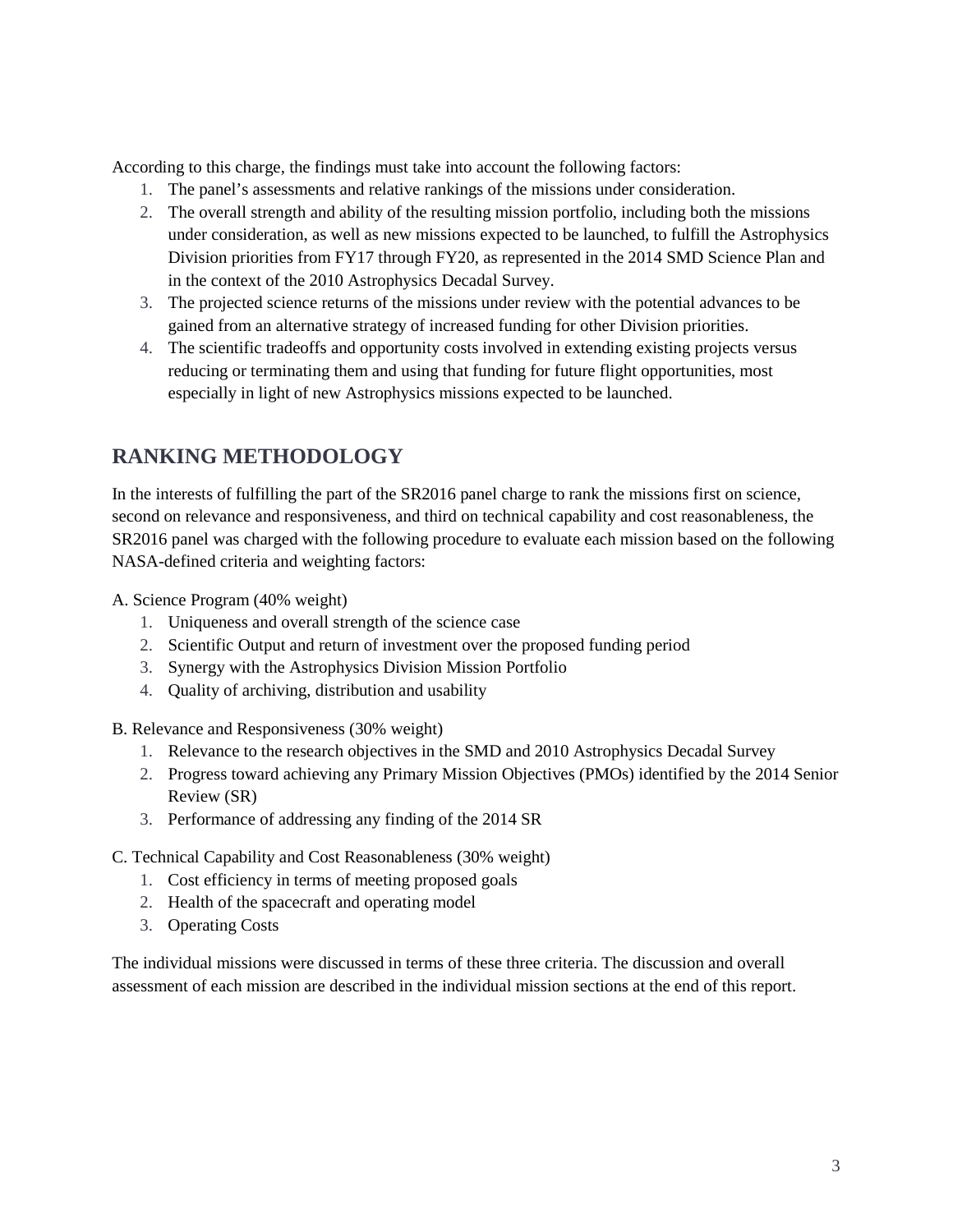| <b>Adjectival description</b> | <b>Basis</b>                                                                                                                                                                                     |  |
|-------------------------------|--------------------------------------------------------------------------------------------------------------------------------------------------------------------------------------------------|--|
| Excellent                     | A thorough, and compelling proposal of exceptional merit that fully<br>responds to the objectives of the CfP as documented by numerous or<br>significant strengths and with no major weaknesses. |  |
| Very Good                     | A competent proposal of high merit that fully responds to the objectives of<br>the CfP, whose strengths fully outbalance any weaknesses and none of those<br>weaknesses constitute fatal flaws.  |  |
| Good                          | A competent proposal that represents a credible response to the CfP, whose<br>strengths and weaknesses essentially balance each other.                                                           |  |
| Fair                          | A proposal that provides a nominal response to the CfP but whose<br>weaknesses outweigh any strengths.                                                                                           |  |
| Poor                          | A seriously flawed proposal having one or more major weaknesses that<br>constitute fatal flaws.                                                                                                  |  |

*Table 1: Descriptions of Adjectival Ratings in Table 2.* 

### **RANKING RESULTS**

A summary of our findings for each mission is included in the individual Mission Assessments in the latter half of this report. Each mission submitted a proposal which was read and evaluated by the panelists prior to the in-person meeting. Mission representatives presented a 60 minute overview of their proposal and updated the panel on any science or mission news, followed by 30 minutes of discussion with the panel. Each mission was discussed by the SR2016 panel in closed session on the day following its mission team presentation. After this process was complete, the panelists submitted numerical scores corresponding to the adjectival rankings in Table 1. These scores were compiled by the two program managers who completed a median of the panelists' ratings for each of the criteria A, B, and C for each mission. The composite scores were combined to create an overall score for each mission using the weighting factors given above. The mean scores, translated to the adjectival scores, are reported in Table 2. The adjectival scores capture the information contained in the numerical scores with sufficient precision to reflect the evaluation of the panel. The rankings, particularly the relative ranks of the three pairs of missions: (K2/Swift), (XMM/NuSTAR), and (Fermi/Spitzer) as the top, middle and the bottomranked pairs, was not affected by choice to show the mean over the median calculation.

The voting methods used allowed for anonymity and independence among the panelists in their ratings. It is extremely important to note that the overall rankings for all of the proposals were Excellent/Very Good to Excellent. The science case and relevance for all missions were also rated as either Excellent or Excellent/Very Good. The ranking in Table 3 was compiled from ordinal rankings of the six missions in terms of science and programmatics. Each panelist, in addition to scoring each mission, ranked the missions from 1 to 6. Those rankings were combined and close ties were resolved by pairwise voting.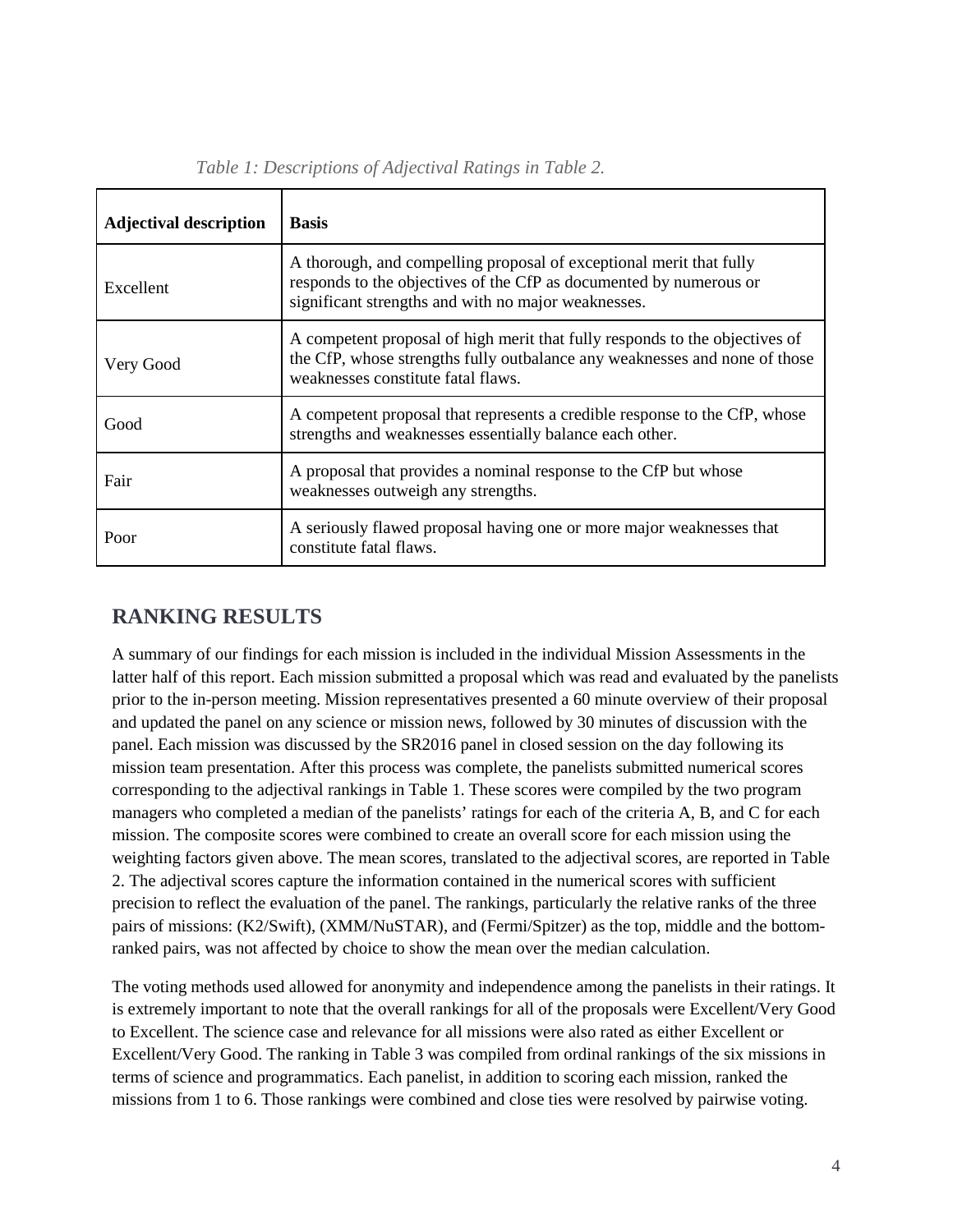The SR2016 panel recommends funding all of the missions based on the science cases presented. In addition, the panel judged that the reviewed missions had unique capabilities and exploited aspects of the spacecraft that allowed for truly new types of science. The portfolio of missions is scientifically stronger as an ensemble: the value of the portfolio as a whole is higher than the simple sum of its parts.

*Table 2. Mean of panel rating matrix for the individual missions. Each row corresponds to a mission and each column corresponds to a criterion category.* 

| Criteria       | Science $(A)$ | <b>Relevance (B)</b> | Cost (C) | <b>Total</b> |
|----------------|---------------|----------------------|----------|--------------|
| K2             | E             | E                    | E        | E            |
| <b>Swift</b>   | E/VG          | E                    | E        | E            |
| <b>XMM</b>     | E/VG          | E/VG                 | E        | E/VG         |
| <b>NuSTAR</b>  | E/VG          | E/VG                 | E        | E/VG         |
| <b>Spitzer</b> | E/VG          | E/VG                 | VG       | E/VG         |
| Fermi          | E/VG          | E/VG                 | VG       | E/VG         |

*Scores: E=Excellent, E/VG = Excellent/Very Good, VG=Very Good*

| <b>Mission</b> | <b>Ranking</b> |
|----------------|----------------|
| <b>Swift</b>   | 1              |
| K2             | $\overline{2}$ |
| <b>NuSTAR</b>  | 3              |
| <b>XMM</b>     | $\overline{4}$ |
| Fermi          | 5              |
| <b>Spitzer</b> | 6              |

*Table 3: Programmatic and scientific ranking of all missions ranked 1-6.* 

Finding for Overguide Request Ranking. The SR2016 panel also considered and ranked the over-guide requests above the nominal continuation budgets. The Swift augmentation of its automation, which would enable the scheduling of 400-500 targets per day of \$200K was ranked above the second highest priority, the XMM request for a \$1M augmentation of the funding of its GO program. The Swift request for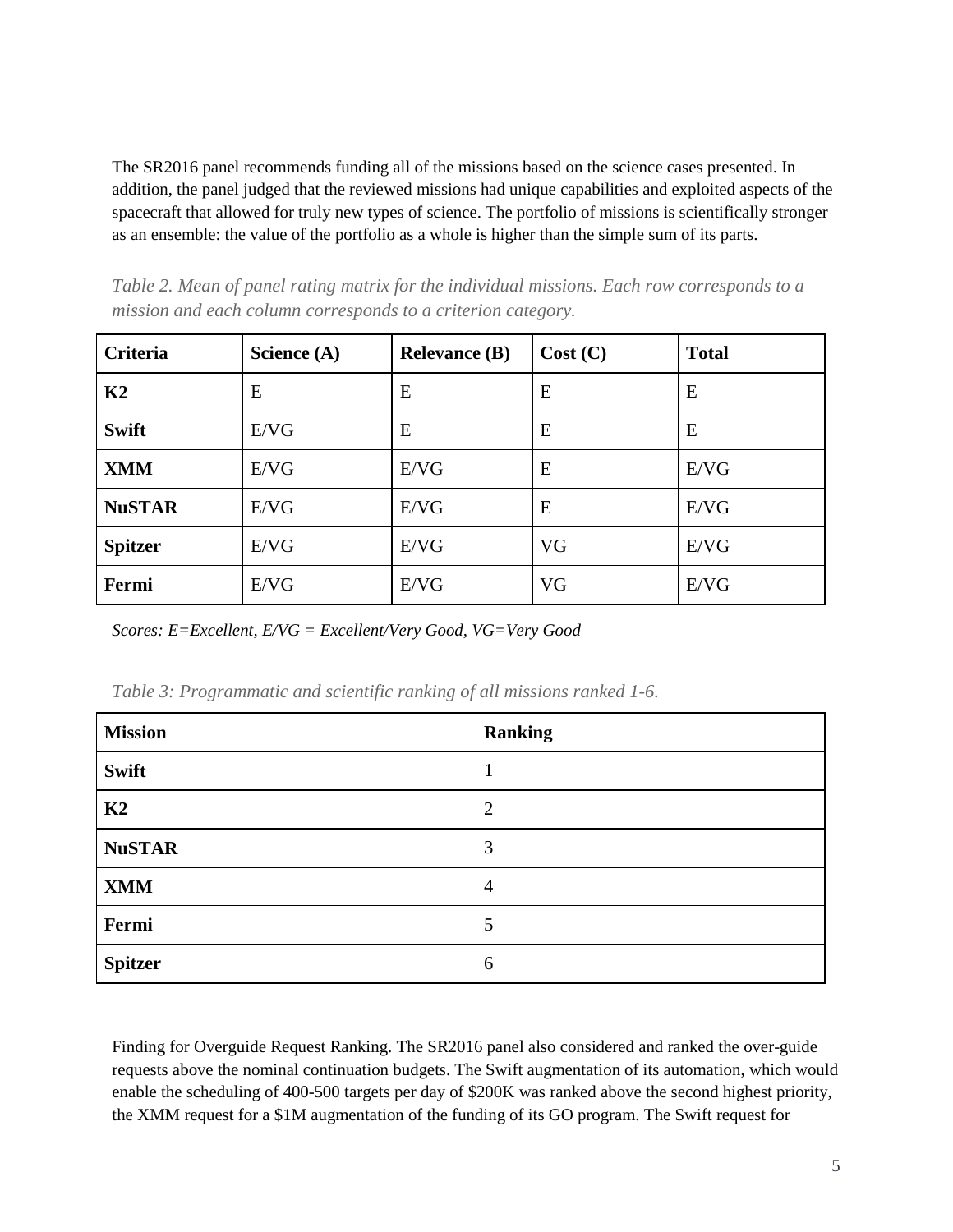\$200K to augment its GI program was ranked third, and the remaining Swift requests were considered good to do if other economies were found within the Swift program.

# **OVERALL FINDING**

#### **The SR2016 panel finds no scientific reason to discontinue or significantly reduce the funding or scope any of the six missions under this review.**

The SR2016 panel found no major issues relating to science, relevance, or technical risk for any of these missions. All of these missions lie well above our threshold of merit. The proposals were of exceptional quality and completeness, fully responsive to the call, with at most minor weaknesses or concerns identified. **We strongly encourage NASA to find a way to continue all of these missions at their full funding level.**

As discussed in Ranking Results, the SR2016 panel provides a rank-ordered priority for the six missions that includes programmatic considerations, such as balance. Each mission was evaluated on three review criteria and a weighted total, which are reported here with adjectival ratings. The adjectival ratings adequately capture the similarities in the scores and the panel's absolute assessment of the excellence of the programs. (Every program achieved a rating of Excellent or Excellent/Very Good in nearly all criteria.) In addition, within each mission, we have prioritized requests and activities based on their scientific and programmatic value to the overall portfolio, and to astrophysics overall.

In light of budgetary uncertainties, the panel decided to consider two scenarios: (1) the missions can all be funded at their requested levels (including overguides) and (2) the funding for the SR mission wedge is insufficient for (1), in which case there is a shortfall. The Senior Review panel provided guidance to NASA for prioritizing reductions to the missions depending on how large a shortfall might manifest itself once the actual budget is known.

The full funding scenario is the one strongly advocated by the SR panel. All the missions are highly meritorious by the absolute evaluations provided. They constitute a balanced and highly productive portfolio, and a cost-effective leverage of substantial capital investment in flight hardware. The missions have taken creative directions to accommodate new, forefront scientific investigations.

# **DISCUSSION**

**General background**. The universe does not recognize wavelength boundaries. Light from the universe carries precious information, streaming to us at wavelengths we classify as radio, infrared, visible, UV, Xray, gamma-ray. However to decode this information we usually need access to more than one spectral domain. For sources that explode or otherwise vary, we need simultaneous or nearly simultaneous spectral coverage from observatories specializing in different parts of the spectrum. Some types of light are completely inaccessible from the ground (UV, X-ray, some IR and gamma-ray); even visible and infrared observations from space transform small (~2 meter) telescopes to Great Observatories because they are above the atmosphere, a source of distortion and background for ground-based observatories. The Hubble Space Telescope brilliantly shows us the awesome power of high angular resolution images, but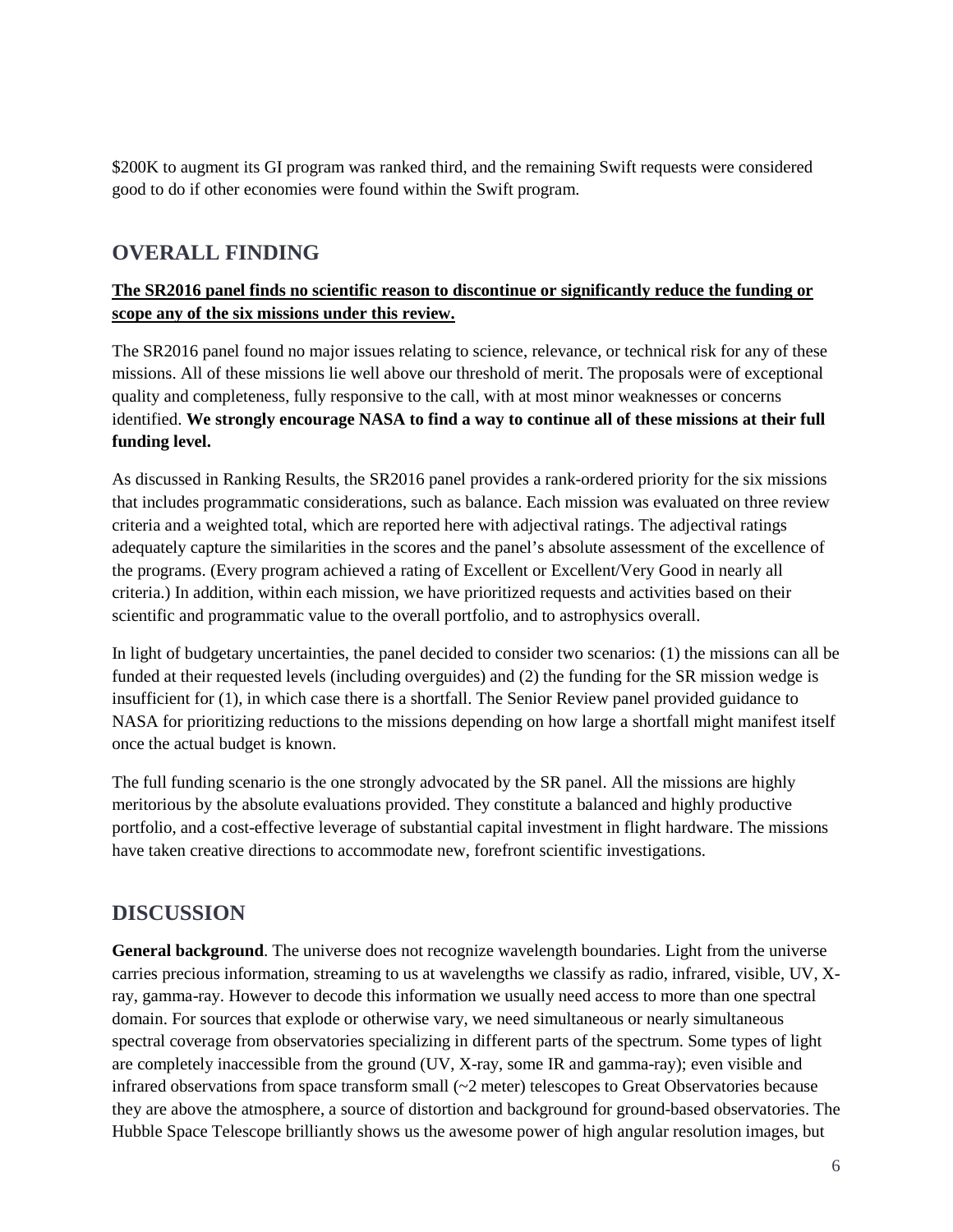we also need, for example, high resolution spectroscopy to reveal the velocities, composition, temperatures, gas densities and other properties of distant astronomical objects. Since no single observatory can do all of these things, we require a portfolio of NASA missions working together to address our major scientific questions. The SR2016 panel was tasked with assessing these missions both individually and in terms of their contribution to the overall program.

*The SR2016 panel finds that each of these missions is producing and will continue to produce substantial and excellent science.* Furthermore, the demonstrated synergy between these operating missions, HST, Chandra, and other significant astronomical assets (gravitational wave detectors, ALMA, ground-based radio to gamma-ray observatories, cosmic ray observatories, and neutrino observatories) shows that maintaining these capabilities has been a wise investment. Every mission in the portfolio has sciencecritical synergies with other operating missions. For example, NuSTAR, XMM and Swift have combined soft and hard X-ray spectroscopic observations to resolve questions about the physics of black hole binaries and accretion onto supermassive black holes. Fermi and Swift make a formidable team in monitoring the gamma ray transient sky. K2, whose future performance level was not certain in 2014, is now producing photometry nearly at the level of precision of the original Kepler mission in campaigns that are being supported by Swift coverage in the X-ray and UV. K2 and Spitzer have partnered to characterize the new Earth-sized planets being discovered by K2 with follow-up observations by Spitzer. The highest redshift galaxies, likely to be among the first targets of the James Webb Space Telescope, were discovered by the potent coupling of the Hubble Space Telescope with the longer wavelength coverage of the Spitzer Space Telescope. More of these scientific cases are discussed in the individual mission sections of this report. **The scientific value of the complete Astrophysics Senior Review 2016 portfolio is greater than the sum of its parts.**

The SR2016 panel evaluated the scientific value of the activities proposed for each mission, within the context of that mission, and in the broader context of on-going astrophysics research and future opportunities.

#### Discussion of Guest Observer/Guest Investigator (GO/GI) Funding

The SR2016 panel was tasked with giving NASA guidance on the scientific priority of activities by these missions. Overall, we would like to call out the importance of the GO/GI programs in each of these missions. Many of the science highlights of the past originated not from the mission science teams, but from the innovative and original ideas that emerged from competitive community proposal calls. The larger community consistently generates excellent science, which drives the observatories to evolve rapidly in response to scientific opportunity, to respond quickly to discoveries, and to achieve greater scientific understanding of the universe than they would have had they maintained the same scientific program that was planned prior to launch or even during the prime mission.

To preserve more operations support, the panel discussed but disfavored reductions of GO/GI funding. The proposed total for all missions of FY17 GO funding is \$16.2M. The powerful argument for preserving GO funding is maintaining scientific productivity, the purpose of mission support. It is also the case that cuts in GO funding affect junior scientists far more adversely. Furthermore, the GO/GI programs provide the resources and diversity that spur innovative and creative uses of the observatories to explore questions and exploit capabilities that were never anticipated prior to launch or even prior to the end of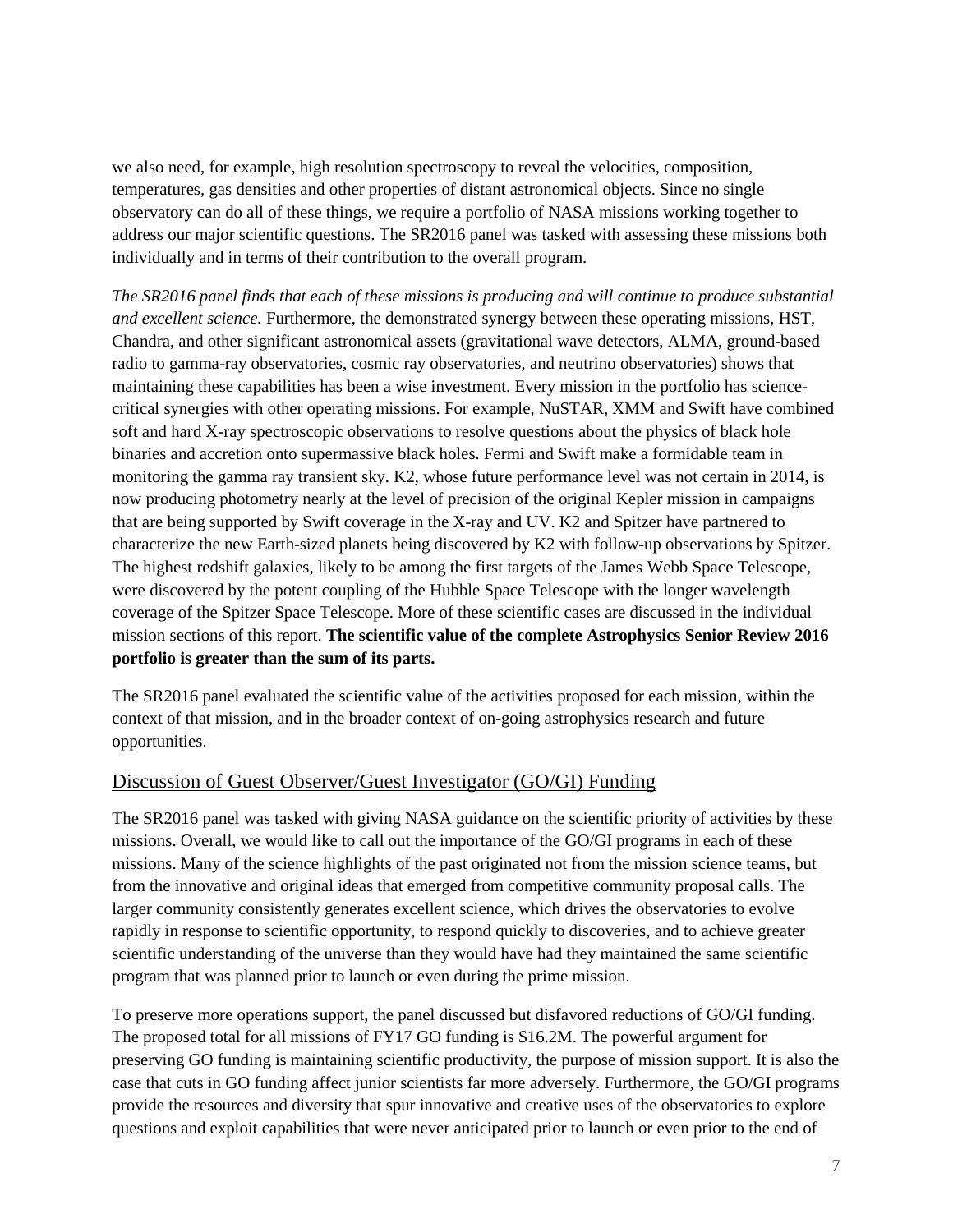the prime mission. Any across-the-board reduction to GO/GI funding would cause severe damage to the scientific productivity of the missions, while the astronomical field as a whole would incur severe losses in terms of future capacity because of the disproportionate penalty paid by the youngest members of the community.

In financially difficult times, trades must be made between maintaining a healthy GO program and operating the mission at full capabilities. If savings must be made, the opportunity costs of cutting science funding must be traded against the loss of some operational capabilities or the increase of mission risks. The SR2016 panel does not have the information or the expertise needed to assess in any detailed way how a mission could be reduced in detail. The general sense of the panel was that if any mission's budget had to be cut, the first action would be a holistic trade study of GO or GI funding and operational cuts, down to a nominal level identified by each operating mission as the minimum needed to keep the observatory running. If possible, reductions to data analysis funding should be made as temporary cuts or in the form of deferments to future year support.

#### Discussion of Fermi and Spitzer

Fermi and Spitzer are the missions with the largest projected costs. These missions were the lowest ranked missions of the six, particularly after cost was taken into account. We note that there was almost no discrimination between the missions on a purely scientific basis (see Table 2), except when cost reasonableness (part of Criterion C) was taken into account (Table 2) and when programmatic considerations of balance and context were factored in (the ranking in Table 3). The SR2016 panel regarded both of those missions as highly scientifically valuable and productive, and here would like to identify the strongest cases for continuing both of those missions.

#### The case for Fermi

The Gamma-ray Burst Monitor, with its nearly all-sky coverage arguably provides the scientific community's best hope of capturing a simultaneous electromagnetic signature of a gravitational-wave event. The recent discovery of a gravitational-wave signature from a black-hole / black-hole merger puts this capability into dramatic relief. Furthermore, Fermi represents the only significant access to three decades of the GeV gamma-ray sky for many years to come. The SR2016 panel ranked the Fermi Large Area Telescope (LAT) lower than the GBM because it is much less likely to be a critical element in locating LIGO/VIRGO events, and while diffuse gamma-ray targets such as the dark matter searches are interesting, the main gains in signal to noise have come from the excellent progress in data processing as opposed to yields achieved by adding to the data over the next two years. On the other hand, if the operation of the LAT can be maintained into the era when the Cherenkov Telescope Array is operating, it could provide the additional spectral and temporal coverage essential to understanding a huge number of new TeV sources, which are mostly variable. The impact of reduced funding for operations is magnified for Fermi with its longer lifetime. (Fermi can continue for up to a dozen years.) The permanent loss of an instrument is devastating when compared to the potential scientific yields enabled by its long natural lifespan.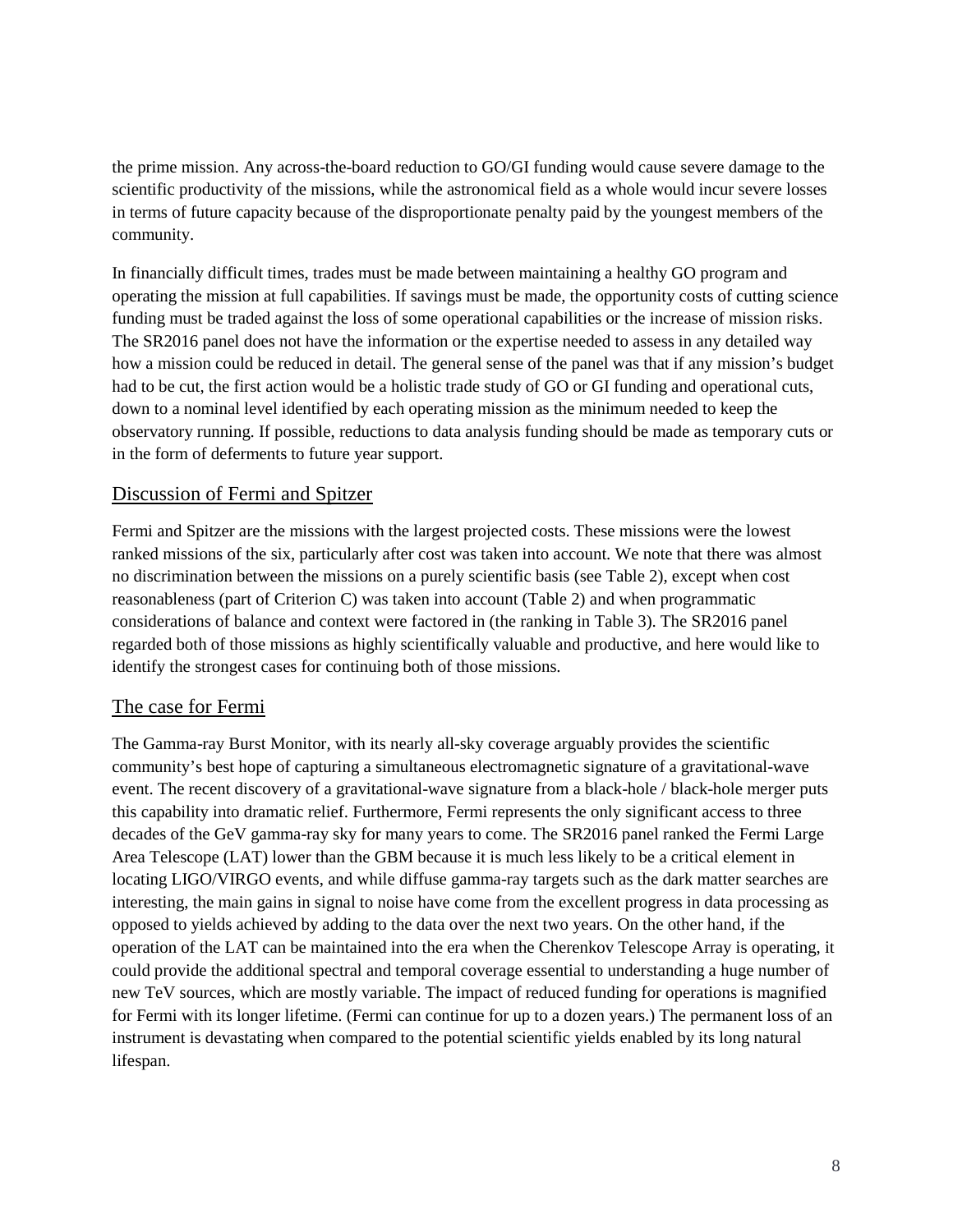#### The case for Spitzer

The SR2016 panel identified that the strongest scientific case for Spitzer is its value in JWST-preparatory science. Spitzer has demonstrated its superb capability in finding high redshift  $(z>7)$  galaxies when Spitzer long-wavelength measurements are combined with Hubble Space Telescope observations of the same galaxies. It is also superb at finding high redshift clusters of galaxies ( $z>1.5-2$ ) and characterizing exoplanet transits, as well as other JWST-relevant activities. There is certainly a cost-benefit to utilizing a Spitzer resource to obtain significant savings in terms of JWST observing time and timely early mission results. With a 5-10 year limited mission, the cost per observing hour on JWST is substantial. Making the JWST mission more efficient leverages the billions invested in JWST, and will allow JWST to achieve its maximum scientific potential. The Spitzer microlensing campaigns also provide science of direct relevance to the WFIRST mission. Continuing Spitzer Space Telescope operations support therefore has value to multiple NASA Astrophysics programs, a consideration should the Senior Review funding wedge prove inadequate.

#### Prioritized Program Reductions if Necessary

In the likely case of a financially-constrained scenario, the SR2016 panel prioritized an order of reductions that has been judged to maximize the science of the remaining portfolio. Such cuts should be approached and taken only as necessary to deal with budget realities. Any of these cuts have severe scientific and programmatic costs, as the elimination of a capability or resource affects the scientific productivity not only of the direct mission, but of other missions in NASA astrophysics or in the US astronomical portfolio of assets on the ground. The SR2016 panel has placed these reductions in order of scientific priority, from the least scientific impact to the most severe.

- 1. No overguides (Overguides to be cut in reverse order of scientific priority, which was described previously in this report).
- 2. Reduce the operating cost of Spitzer and Fermi in FY17 by up to \$3.5-4.0 M each, including possibly reducing GO/GI funding.
- 3. Further reduce Spitzer total costs (without shutdown).
- 4. Further reduce Fermi total costs, maintaining GBM (without shutdown).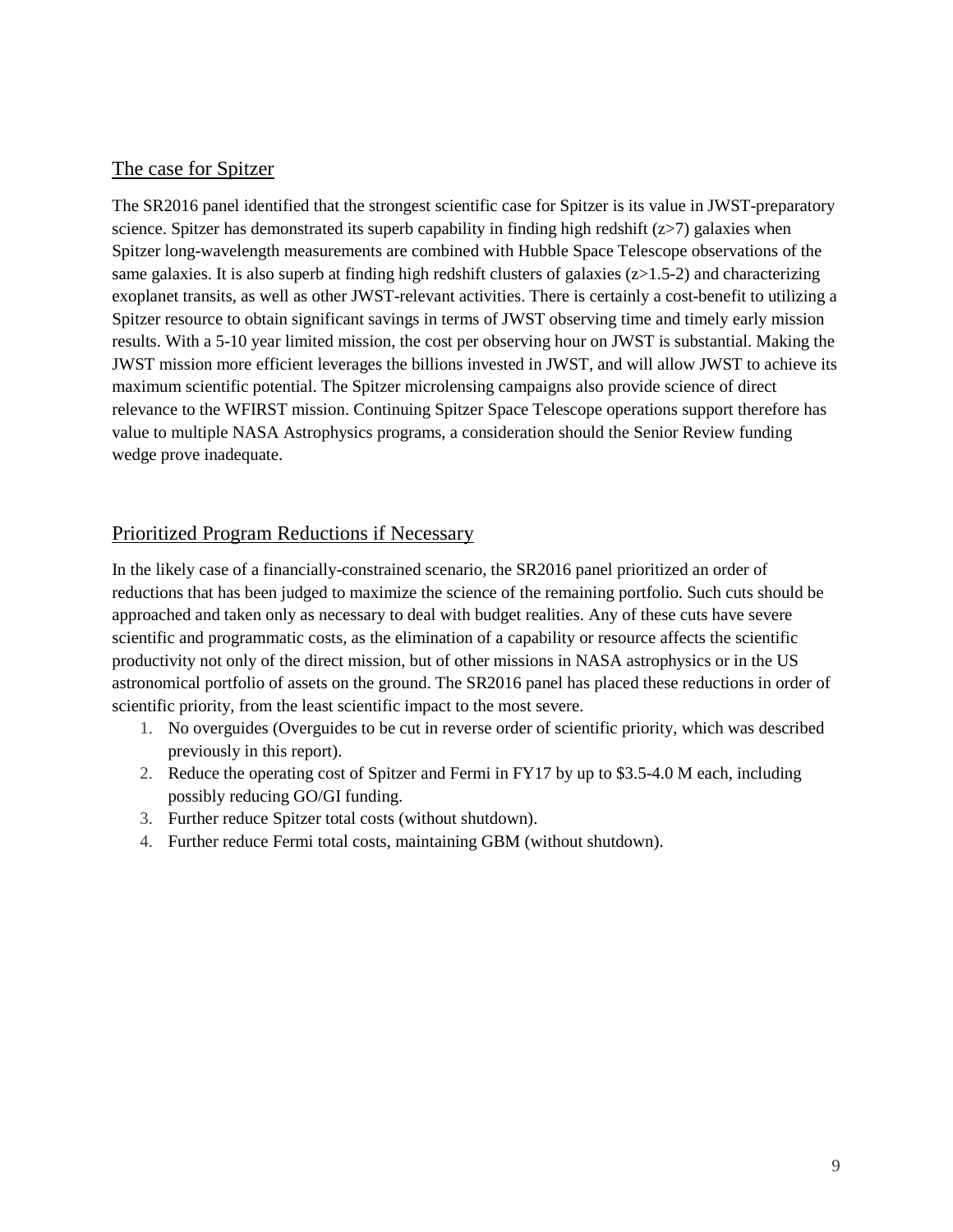# Individual Mission Evaluations

The six individual mission reports are provided in the following pages in alphabetical order: Fermi, K2, NuSTAR, Spitzer, Swift, XMM.

#### **Fermi**

#### SUMMARY OF MISSION AND PROPOSAL

Fermi is a gamma ray mission with two instruments: the Large Area Telescope (LAT, 20 MeV - 300 GeV) and the Gamma-ray Burst Monitor (GBM, 10 keV - 30 MeV). Fermi has the largest field of view of NASA's astrophysics missions, and with its high-cadence survey, temporal resolution and bandpass, is well suited for time-domain and multi-messenger astrophysics. Fermi was launched in 2008 and is now in its eighth year of operation. The Fermi team proposes to continue the operations for the next four years with a largely flat budget for NASA between \$17M and \$18M per year. Owing to the reduced funding of Fermi by the Department of Energy (DOE), the proposed flat NASA budget corresponds to a substantially reduced overall funding level.

#### CRITERION A: SCIENTIFIC MERIT

Fermi continues to be highly productive eight years after launch, as evidenced by a vigorous publication rate, highly cited papers and an oversubscribed general investigator program. Recent revisions in ground processing software have improved detection efficiency at low energies and source localization at both low and high energies. Scientific highlights in the past two years include the worldwide best constraints on the WIMP dark matter annihilation cross-section, the establishment of Galactic novae as an important class of gamma-ray emitters, and the possible detection of a binary supermassive black hole system. Among the most exciting prospects for the proposal period is Fermi's potential role in confirming and identifying gravitational wave sources detected by Advanced LIGO via temporal coincidences and refined positions from its Gamma-Ray Burst Monitor (GBM). Fermi's discovery of significant numbers of millisecond pulsars also enhances the Pulsar Timing Array's capability to detect gravitational radiation. Also tantalizing is Fermi's potential to detect gamma-rays from neutrino sources detected by Ice Cube. There will be substantial synergy with the Cherenkov Telescope Array (CTA) – even though the latter will still need several years to achieve a sensitivity surpassing that of the current experiments. Source population and light curve studies both benefit from continued observations owing to the increased depth and longer time baselines provided by continued observations, respectively. Fermi's all-sky coverage benefits the studies of time variable sources like blazars and gamma-ray binaries together with groundbased and space-borne observatories (e.g. NuSTAR, Swift). Furthermore, there are likely scientific synergies with the future (early 2017) mission Neutron Star Interior Composition Explorer (NICER), an International Space Station payload that will monitor neutron stars in the 0.2 - 12 keV band.

As Fermi has observed almost the entire sky for approximately 8 years, the available fractional improvement in upper limits on the emission from steady sources (e.g. dark matter) necessarily declines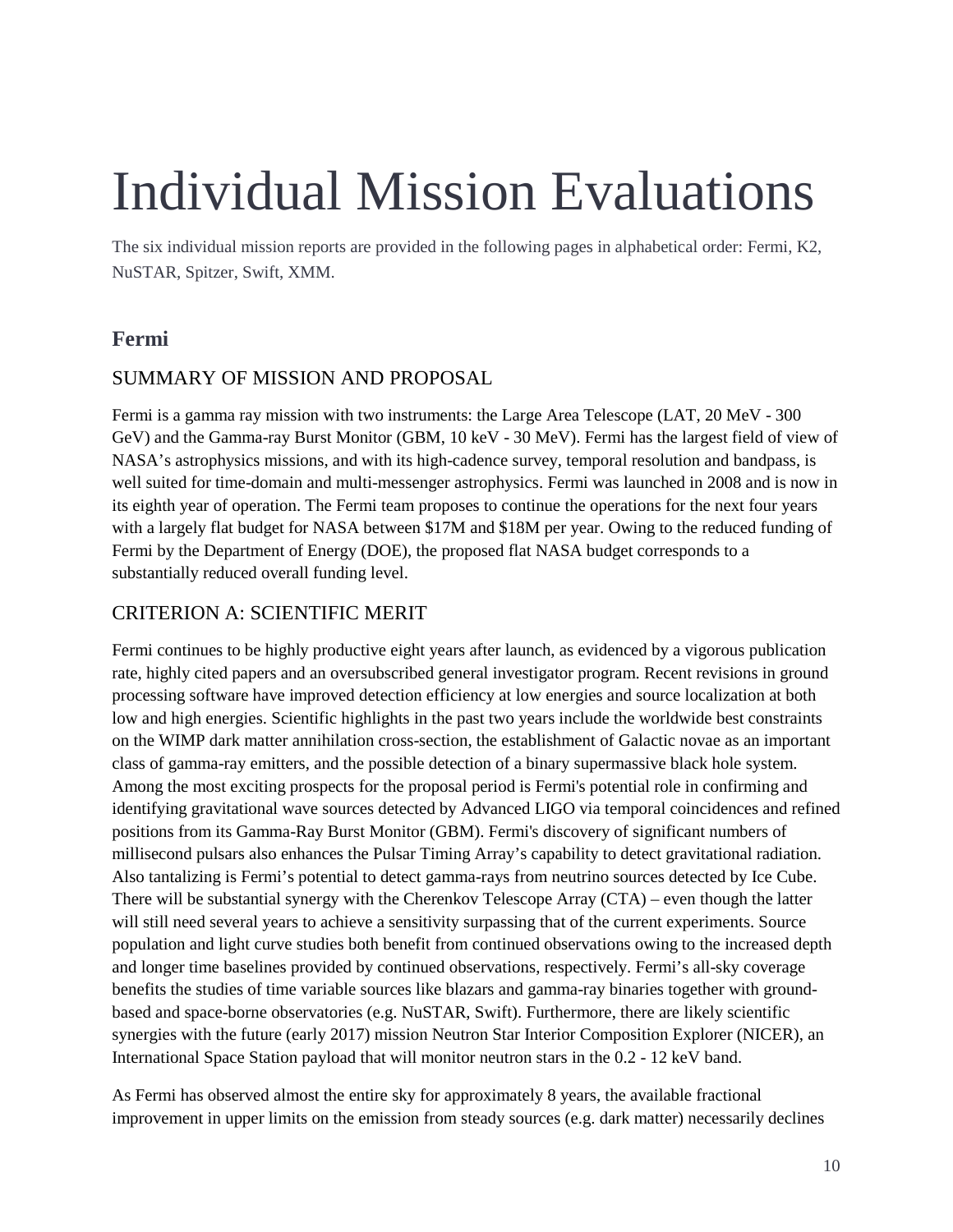with each subsequent year of operations. The number of gravitational wave counterparts that can be detected with the Fermi GBM may be low, and GBM error regions tend to be large. A significant proportion of the anticipated improvement in its sensitivity to signatures of annihilating or decaying dark matter particles will accrue from the discovery of new dwarf spheroidal galaxies; most of the signal will come from summing the past data stream at the newly discovered locations, even with future Fermi observations. While gamma-ray studies of high-energy particle population deliver interesting phenomenological information, some of the observations are unlikely to unambiguously constrain the underlying physics (e.g. provide hard constraints on the neutron star matter equation of state, identify the mechanism launching jets of Active Galactic Nuclei). The SR2016 panel concluded the highest scientific value for continuing Fermi operations is therefore monitoring the transient gamma-ray sky.

#### CRITERION B: RELEVANCE AND RESPONSIVENESS

Fermi is highly relevant to the research objectives and focus areas of the Science Mission Directorate, and clearly relevant to the goals of the Astrophysics Division. Fermi is an important component of NASA's capabilities for time domain astrophysics, an area recognized by the 2010 Decadal survey as a critical new discovery domain. Fermi is playing a role in two priority science areas established by the Decadal: Fermi's gamma-ray burst (GRB) studies contribute to 'searches for the first stars, galaxies and black holes'; and Fermi's studies of dark matter, jets, cosmic rays, neutron stars and black holes advance our understanding of the 'fundamental physics of the Universe' and the end-points of stellar evolution. Fermi directly addresses goals of the SMD Science Plan to 'probe the origin and destiny of our Universe, including the nature of black holes, dark energy, dark matter and gravity', and to 'explore the origin and evolution of the galaxies, stars and planets that make up our Universe.'

The mission has been quite successful in addressing the science objectives specified by the 2014 Senior Review. The Fermi GBM team has partnered with LIGO to develop machinery to search LIGO data for sub-threshold GBM events, and has actually published a GBM event contemporaneous and coincident with (though not necessarily associated with) LIGO's first reported gravitational wave event. Fermi monitored the Galactic Center during the passage of the G2 object in 2014, though, like other missions, it did not detect significant high-energy emission attributable to G2. Improvements to the data pipeline showed the earlier suggestion of a 130 GeV line from the Galactic Center was statistically insignificant, and observations of known dwarf spheroidal galaxies provide increasingly strong evidence that the diffuse 1-10 GeV Galactic Center emission is unlikely to be due to dark matter annihilation. Finally, the spectral energy distribution and edge morphology of the Fermi bubbles were examined in greater depth, although available data do not distinguish between hadronic and leptonic emission models for the bubbles. Good progress has also been made on the operational objectives. "Pass 8" processing has been completed, and provides a significant sensitivity enhancement. An observing mode biased toward observations of the Galactic Center was implemented. Some improvement in the rate of short GRB detection has been achieved, and the latency of GBM triggers has been significantly improved through automation of the ground analysis. Although the new Pass 8 ground processing improves the effective area at all energies and in particular, at the lowest and highest energies. Large systematic errors do not allow full advantage of this improvement at the lower energy end. The 2014 Senior Review also recommended that the Fermi team plan for a budget reduction after FY16. In part for reasons discussed in the following section, this budget reduction has not been possible.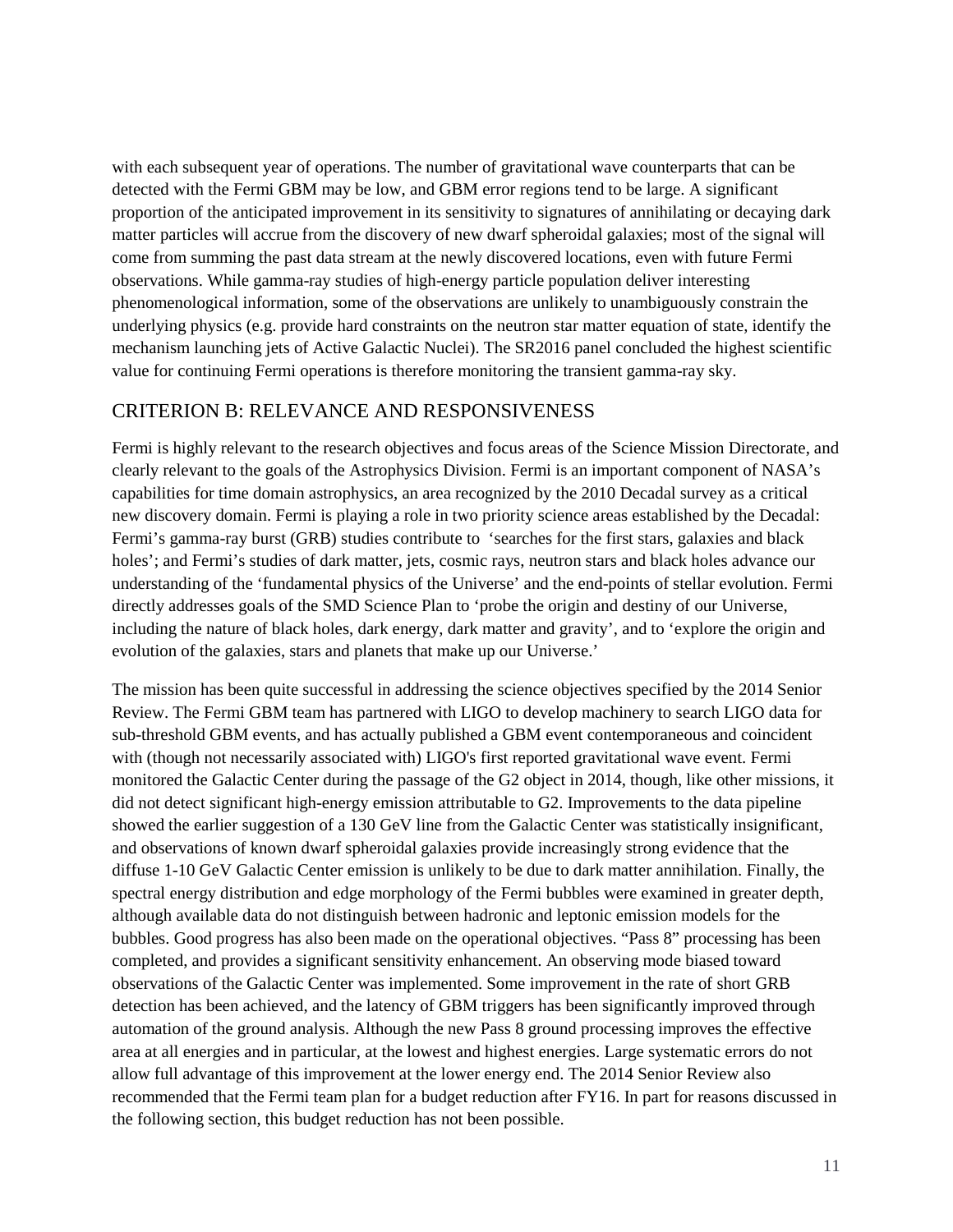#### CRITERION C: TECHNICAL CAPABILITY AND COST REASONABLENESS

Fermi ground data analysis is highly complex and the team's successful completion of the new Pass 8 processing pipeline within the available resources is commendable. The observatory and instruments are healthy. With the completion of Pass 8 and other long-term spacecraft engineering initiatives (e.g., development of reduced- and zero-reaction wheel observing modes), some reduction in operations costs (per the Senior Review 2014 recommendation) would have been expected. However, the proposed Fermi budget includes no such reduction. The panel recognizes that the anticipated reduction of the Department of Energy (DOE) funding after FY2018 requires a major restructuring of Fermi ground operations and the preparation for this transition may be expected to require additional resources. This reorganization will shift most responsibilities for LAT instrument support from the SLAC National Accelerator Laboratory at Stanford to the Goddard Space Flight Center, a change that, in the panel's view, is likely to present a major challenge to Fermi operations.

#### OVERALL ASSESSMENT

Fermi, the only space born GeV gamma-ray astrophysics observatory world wide, has exciting potential for multi-messenger astrophysics and provides unmatched capabilities for time domain astronomy and astroparticle physics. It thus plays an important role in NASA's mission portfolio. In view of the absence of another MeV/GeV observatory in the foreseeable future, substantial cost reductions of the annual budget are highly desirable when compared to potential termination, as cost economies could enable NASA to support Fermi for an extended period of time. Should there be a NASA budget shortfall requiring reductions of the Fermi support, it should be emphasized that maintaining Fermi's GBM is a particularly high priority as it may become a crucial player in the search for electromagnetic counterparts of gravitational wave events. The SR2016 panel identified the planned reduction of the DOE support for the mission as a concern; the transition presents a significant challenge to smooth acquisition, calibration and distribution of the data, as well as possible added cost for NASA.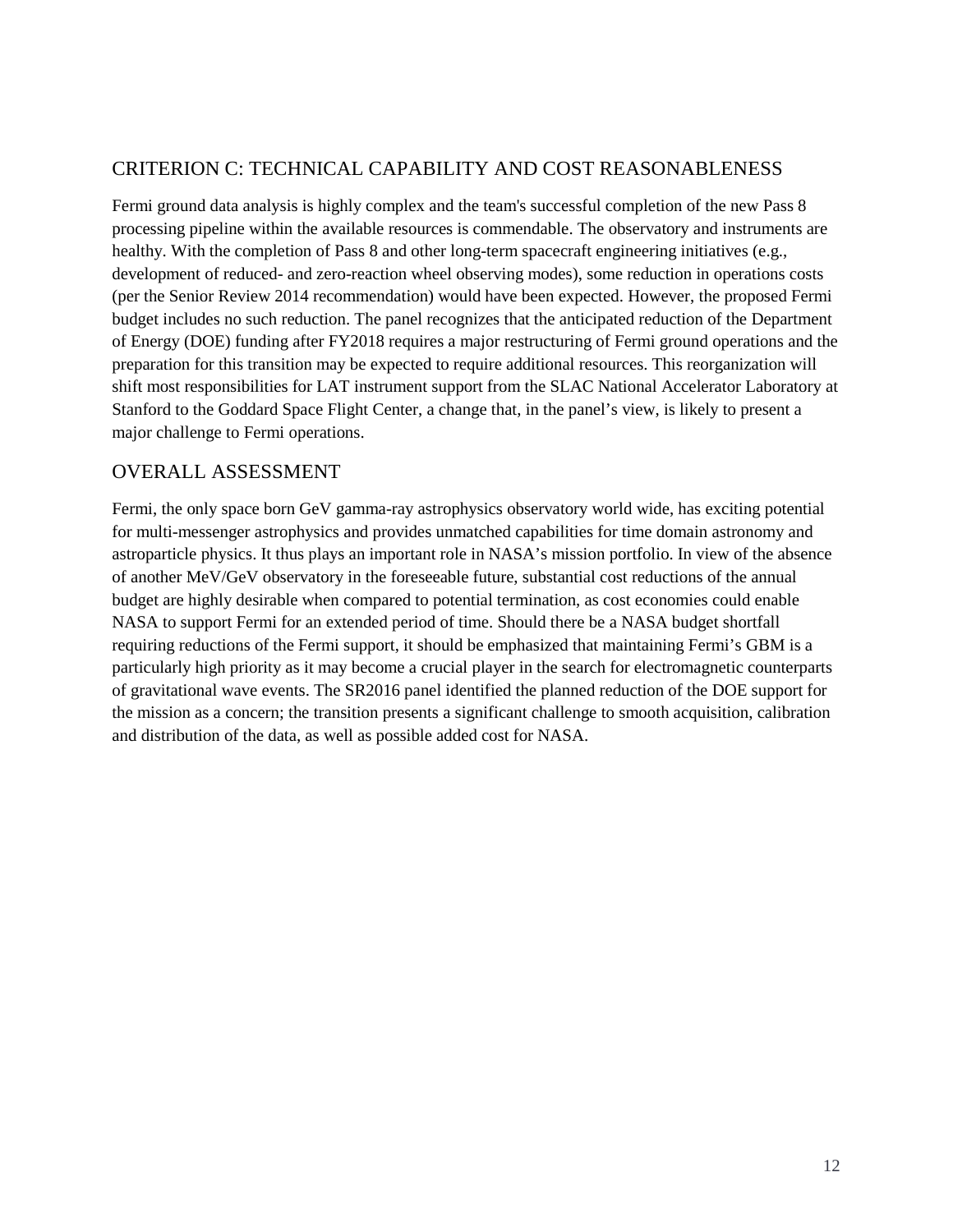# SUMMARY OF MISSION AND PROPOSAL

**K2** 

The K2 mission is an extension of the Kepler mission whose primary goal was to determine the fraction of planets - especially in the habitable zone - around stars. Kepler discovered thousands of transiting exoplanets through extremely precise optical photometry. The mission proposed to continue its cadence of observing campaigns along the ecliptic plane at a total cost of \$10.4M (2017) and \$8.9M (2018), of which about \$2M per year goes to its GO program.

#### CRITERION A: SCIENTIFIC MERIT

The scientific results of K2 cover many areas in astrophysics, and we highlight a few here.

K2 has discovered new and unusual exoplanets, such as "hot super-earths" and "hot neptunes," new types of exoplanets prime for study with transit spectroscopy and in synergy with a number of upcoming new missions. The team expects that 500 to 1000 transiting and several microlensing planets will be found in the next two years of the mission. K2 has also discovered potentially habitable rocky exoplanets as targets for JWST and ground-based large telescopes and as precursor science for WFIRST. Furthermore, K2 has enabled advances in our understanding of the lives of stars. K2 conducts asteroseismology of stars throughout their evolution. For example, the evolution of red giants into the next phase of their lives is studied in unprecedented detail, including uniquely determining the tilt of the star's rotation axis. These observations contribute to an area of stellar astrophysics which has been poorly understood observationally and theoretically. New results also address magnetic field transport and convection in white dwarfs. K2's study of close binary stars reveals the role of the common envelope evolution in producing rapidly rotating white dwarfs. K2 has achieved, additionally, dramatic observations of preexplosion supernova light curves to study their early development, to observe directly the shock breakout and to determine the progenitor's radius for Type II supernovae. For Type Ia, at least in one instance, conclusive evidence has been obtained that the progenitor is a white dwarf - white dwarf binary. Eighteen supernovae have already been observed in this manner and more are expected. K2 has also conducted observations of solar system objects such as known trans-Neptunian objects and their rotation periods, along with fascinating new studies of Neptune's atmosphere.

The mission team has shown an effective, active strategy in recruiting people from outside the original Kepler Community who enhance scientific returns. Furthermore, the results from K2 feed into future missions such as TESS, JWST, Plato and WFIRST as well as ground-based observatories.

The MAST archival system makes the data extremely accessible and immediately available. One area the committee recognized that could be an additional source of unanticipated science would be to make the short-cadence data available in calibrated light curves. If this cannot be accomplished within the available budget, the mission should explore whether the community could provide existing software and documentation that would facilitate this. The committee appreciates that calibration of this data is extremely complex, but the added easy availability of at least quick-look light curves is potentially of great importance for enabling time domain science. Calibration techniques that have already been used for published data could be documented and related code provided through the archive.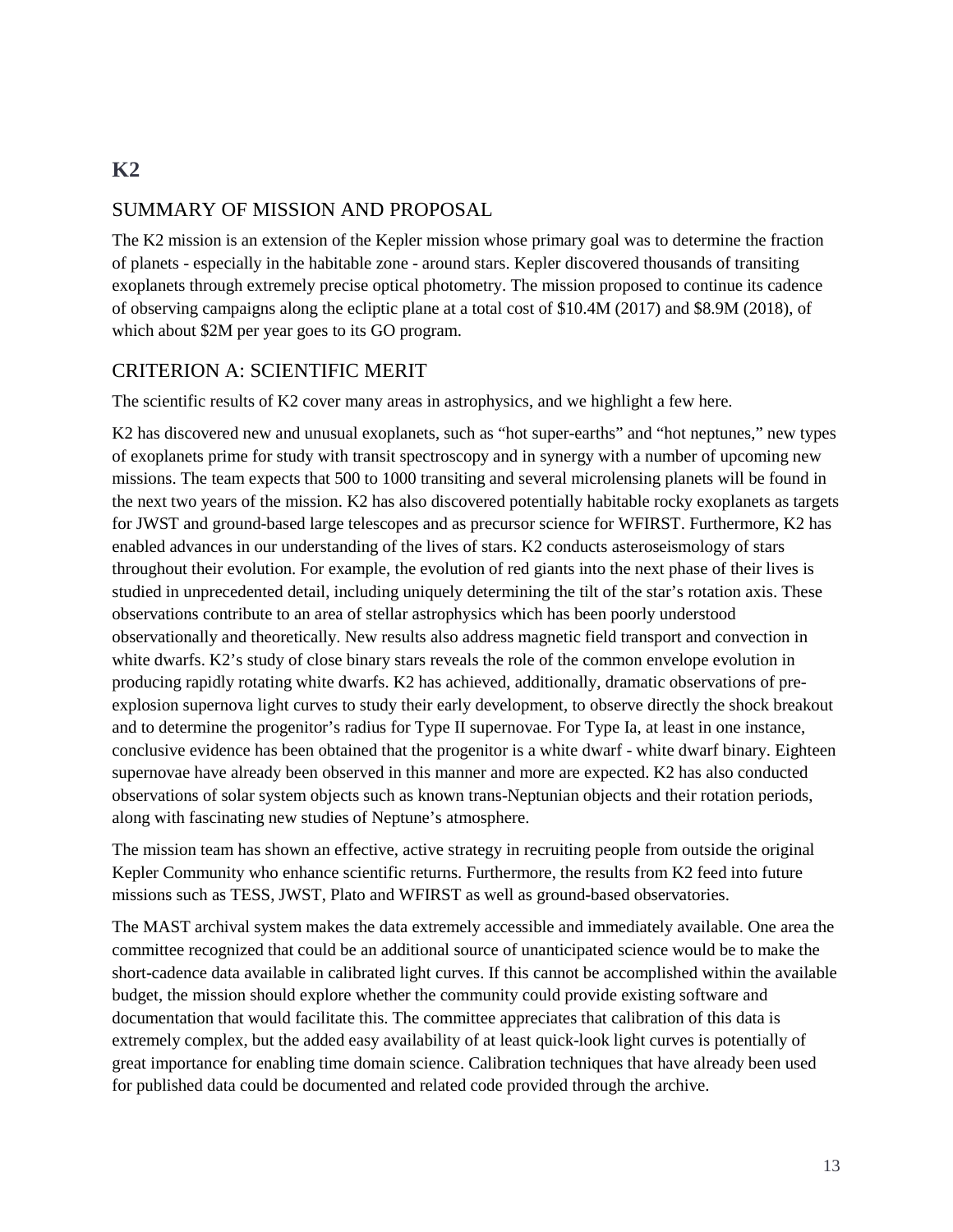#### CRITERION B: RELEVANCE AND RESPONSIVENESS

The K2 proposal is very responsive to the SMD Science Plan and the Astro2010 Decadal Survey covering all areas of understanding the universe, its origins and exoplanets. The PMOs that were proposed in the 2014 Senior Review were substantially exceeded in every respect. No weaknesses in this category were identified.

#### CRITERION C: TECHNICAL CAPABILITY AND COST REASONABLENESS

K2 cost efficiency was found to be very effective with an excellent operation model and rapid distribution of data. Current operating costs are reasonable. While the new science teams are still "ramping up" their efforts, the administrative cost of the GO program is high at over 25% of the total grant funds supplied.

The spacecraft is in good health. Even though the mission suffered the loss of two reaction wheels, the new mode of operation has maintained the photometric precision for most objects, and improvements in the efficiency of fuel consumption allows for at least two more years of observations. The spacecraft has experienced only one fault into "Safe Mode" over the past two years, despite a conservative estimate in operational planning that such events would happen twice a year. The team has additional ideas to use the solar wind and one of the antennae to improve efficiency and possibly allow continued work into FY19. This is largely dependent on fuel consumption. The committee notes that even though the mission is achieving a level of fuel consumption that is less than even the most optimistic scenario, the planning should continue to consider this to be optimistic and should not assume in future planning that there will not be a higher cadence of "Safe Mode" triggers as the spacecraft ages.

#### OVERALL ASSESSMENT

K2 represents an ideal example of why NASA continues to operate missions after their prime phase has been completed. This particular mission, which had a spectacular prime phase, has now been cleverly repurposed to cover a far wider range of science than originally proposed, and in many areas of astrophysics it is making significant cutting-edge breakthroughs and discoveries. The prime mission provided a tremendous advance in understanding the range and statistics of the general population of planets orbiting stars within our Galaxy. Due to the loss of some pointing capabilities toward the end of the prime mission, the team devised a clever use of the spacecraft to achieve nearly identical photometric precision and pointing but only for fields along the ecliptic. In the previous senior review, this new capability was only tested at the level where the committee was convinced it might work, without significant results to show. Now the team has exceeded all expectations. The SR2016 panel was so impressed with this mission that it is one of the two top missions, for multiple reasons. The slew of scientific results represents significant advances in many fields of astrophysics, not just exoplanet studies. It could be argued that K2 has already, and will continue, to contribute to broader science than during the prime mission. It is thus a perfect example of the purpose of mission extensions. Furthermore, with a very efficient GO program, the project includes worldwide participation covering every continent except Antarctica. The GO program is recognized as a major reason for the wealth of new scientific results.

The SR2016 panel recommends full funding of the completion of the K2 plan for the next two years.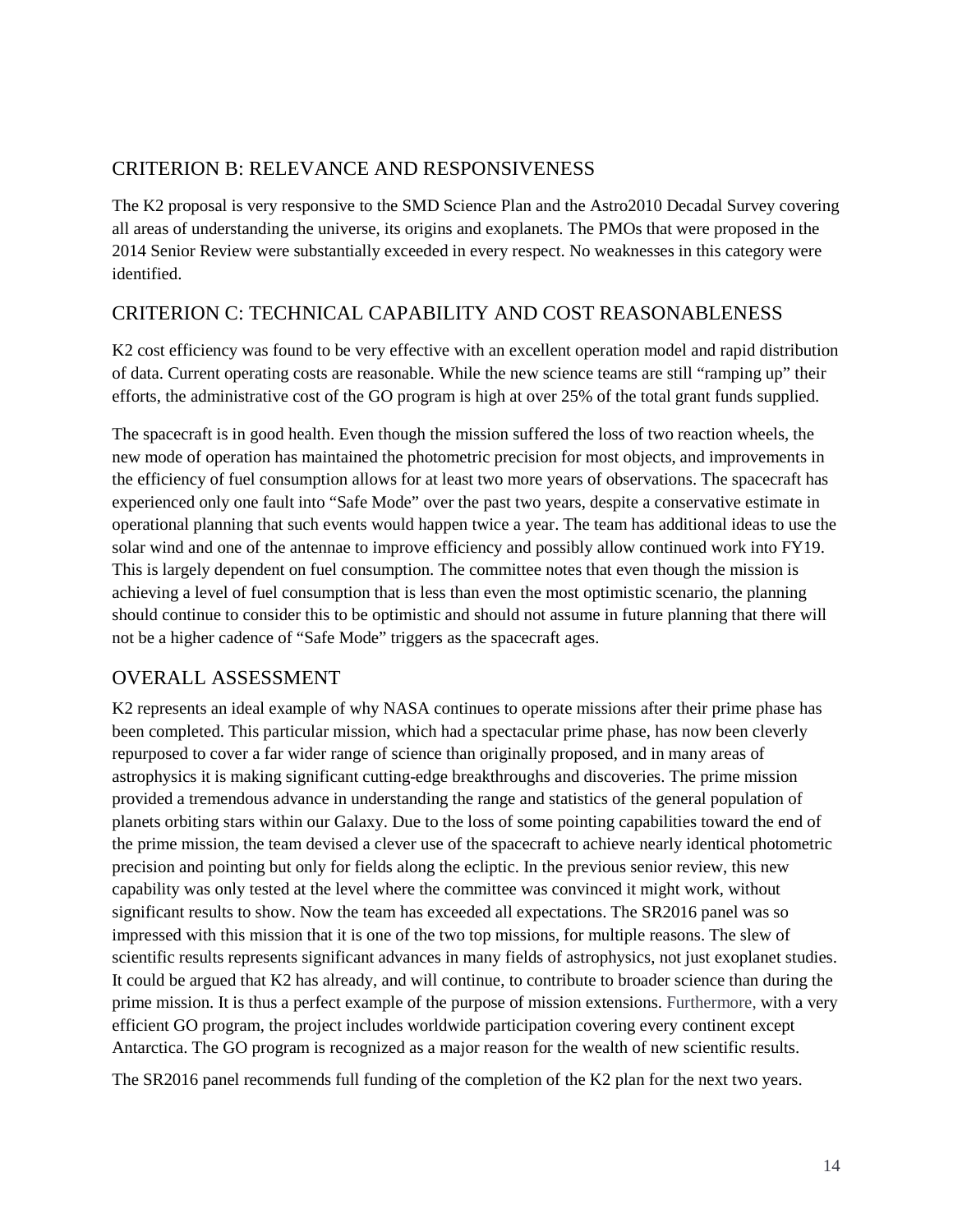#### **NuSTAR**

#### SUMMARY OF MISSION AND PROPOSAL

NuSTAR is the first focusing hard X-ray mission, with unprecedented sensitivity in the hard X-ray band (10-80 keV) and excellent sensitivity extending to energies as low as 3 keV. NuSTAR offers subarcminute imaging, excellent energy resolution (e.g. 0.4 keV Full Width Half Maximum at lower energies), and excellent timing without photon pile-up (pile-up occurs when photons from a bright source are arriving so quickly that the detection system has trouble distinguishing their arrival as single events, leading to challenges in analysis.) After a two-year PI and science team led period following its launch in 2012, NuSTAR started to transition towards a guest investigator led operation mode in 2015. The NuSTAR team proposes to continue operations for the next four years with an essentially constant budget of \$7M per year. Commendably, the team identifies several potential under-guides as cost-saving options.

#### CRITERION A: SCIENTIFIC MERIT

NuSTAR's focusing hard X-ray optics provide unprecedented, unique and powerful imaging capability in the 3-80 keV band. The mission has made outstanding scientific progress in several areas. NuSTAR has resolved a significant fraction of the extragalactic hard cosmic X-ray background (CXB) and obtained interesting results on individual obscured AGN, revealing unexpectedly complex and variable obscuration. It has provided fascinating new insights into the strong gravity near black holes and neutron stars. A major breakthrough occurred with two independent measurements of the spin of the neutron star X-ray binary GX339-4. Impressive progress has been made in the accretion physics of AGN, wherein NuSTAR, together with X-ray observations by Swift, resolved a long-standing controversy on the interpretation of broad iron lines in AGN spectra by simultaneously measuring the iron lines near 7 keV and the accompanying, very broad, Compton reflection hump, which peaks at energies near 20 keV. It also obtained new constraints on the temperature, optical depth and size of the hot corona in AGN, supporting the "lamppost" model for the X-ray corona of the AGN Markarian 335. Particularly impressive also is the first measurement of the relativistic Lense-Thirring precession of the inner disk in the Galactic black hole binary H1743-322. NuSTAR has also provided new information on the physics of supernova explosions with its recently completed study of <sup>44</sup>Ti nuclear emission lines in a sample of young, bright supernova remnants. This program showed clear asymmetries and unexplained complexity in the distribution of different elements in core-collapse supernovae. In the case of SN1987A a fascinating redshift of the 44Ti lines is found, indicating a strong kick of the putative neutron star towards us. Finally, NuSTAR has made excellent advances in the study of X-ray binary populations in nearby galaxies. A particularly beautiful result is the discovery of a hyper-luminous X-ray pulsar in the nearby galaxy M82, confirming the presence of super-Eddington accretion in at least some ultraluminous X-ray sources. This discovery may have important consequences for black hole growth over cosmological time scales. NuSTAR boasts an impressive record of additional discoveries in other fields, e.g. the unresolved hard Xray emission in the Galactic Center region and its interpretation as Intermediate Polars, as well as the discovery of a high braking index for a young pulsar, possibly indicative of energy loss to gravitational waves.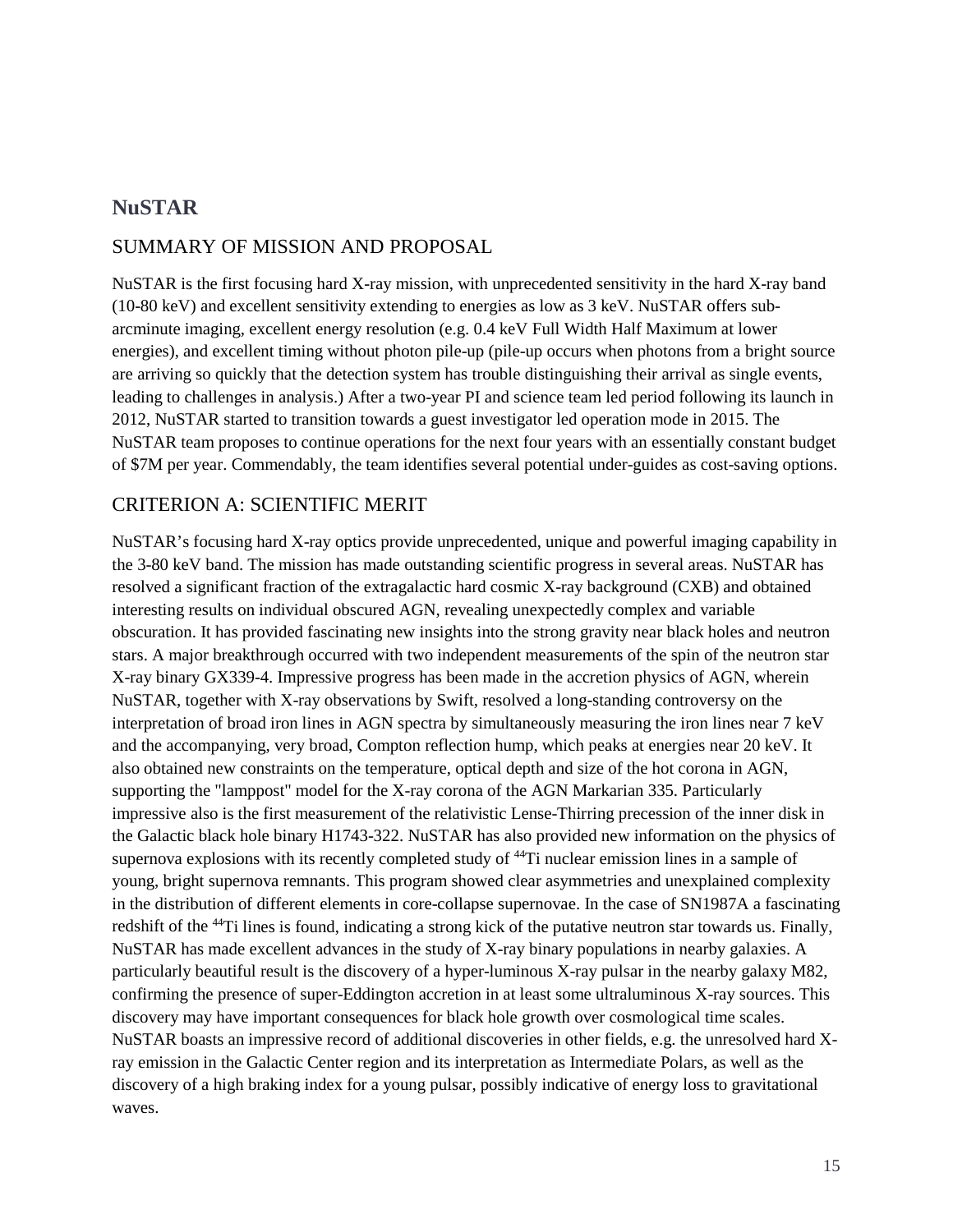NuSTAR has conducted productive joint observations with virtually every other high-energy instrument available, including Swift, Chandra, XMM, Suzaku, Integral and Fermi, as well as with Hubble and Spitzer. A particularly beautiful example of this synergy is the simultaneous XMM-Newton and NuSTAR observation of the luminous quasar PDS456. The two missions together discovered a massive outflow in this source, with a kinetic energy of  $10^{44}$  erg/s, driven by its central supermassive black hole. Such outflows almost certainly play a fundamental role in galaxy evolution. Quantifying them is essential for a complete understanding of the development of galaxies over cosmic time. Almost every NuSTAR pointing is accompanied by an observation with Swift, so that the synergy between these two missions in achieving the discoveries discussed above is particularly striking.

NuSTAR is a relatively young mission. With a well-organized and productive science team, a competitive GO program in place, and a well-functioning observatory, NuSTAR will very likely continue to produce high-impact results during the proposal period. The mission will focus on three primary objectives in the near term. It will continue to study the growth of black holes over cosmic time. So far NuSTAR has resolved about 35% of the hard CXB. To achieve the goal of resolving 50% of the background, deeper observations are planned, in particular in the CANDELS fields. There is also a plan to cover larger solid angles in the future, as well as following up the BAT sample. This effort will be a 'legacy survey' and will be made public immediately.

NuSTAR also plans to continue its highly successful efforts to probe strong gravity and the behavior of matter under extreme conditions. These will be largely driven by the growing Guest Observer program and will concentrate on black hole spin measurements, high-energy transients, and X-ray binaries. In addition, a particular legacy program is focused on the activity of SgrA\*.

Population studies of compact objects in the Milky Way and nearby galaxies will be a new focus for the proposal period. These are motivated by exciting discoveries made in the field of resolved X-ray binaries in nearby galaxies and will include further legacy observations.

Overall the mission has a strong record with a growing number of publications (160), and its GO program is quite competitive. The project is now in the transition from a PI-led program with significant community input to one in which at least 50% of the observing time is awarded competitively. The second AO is just starting, and the SR2016 panel believes the GO program is likely to be an important factor in maintaining the mission's excellent scientific productivity. The mission is considering expanding the GO program to include very large programs, taking time as required from team Legacy programs; the SR2016 panel encourages this step.

NuSTAR conducts Target of Opportunity observations (ToOs) from PI discretionary time, and data from these are given a 6 month exclusive use period, unlike some other NASA missions. The SR2016 panel recommends that the mission consider making ToO data public immediately. NuSTAR data products are designed to follow HEASARC data standards for FTOOLS and CALDB, which are easily usable. The distribution time meets the mission requirement (11.5 days vs. 14 days). As of Sept 2015, all data through March 15 are in the archive.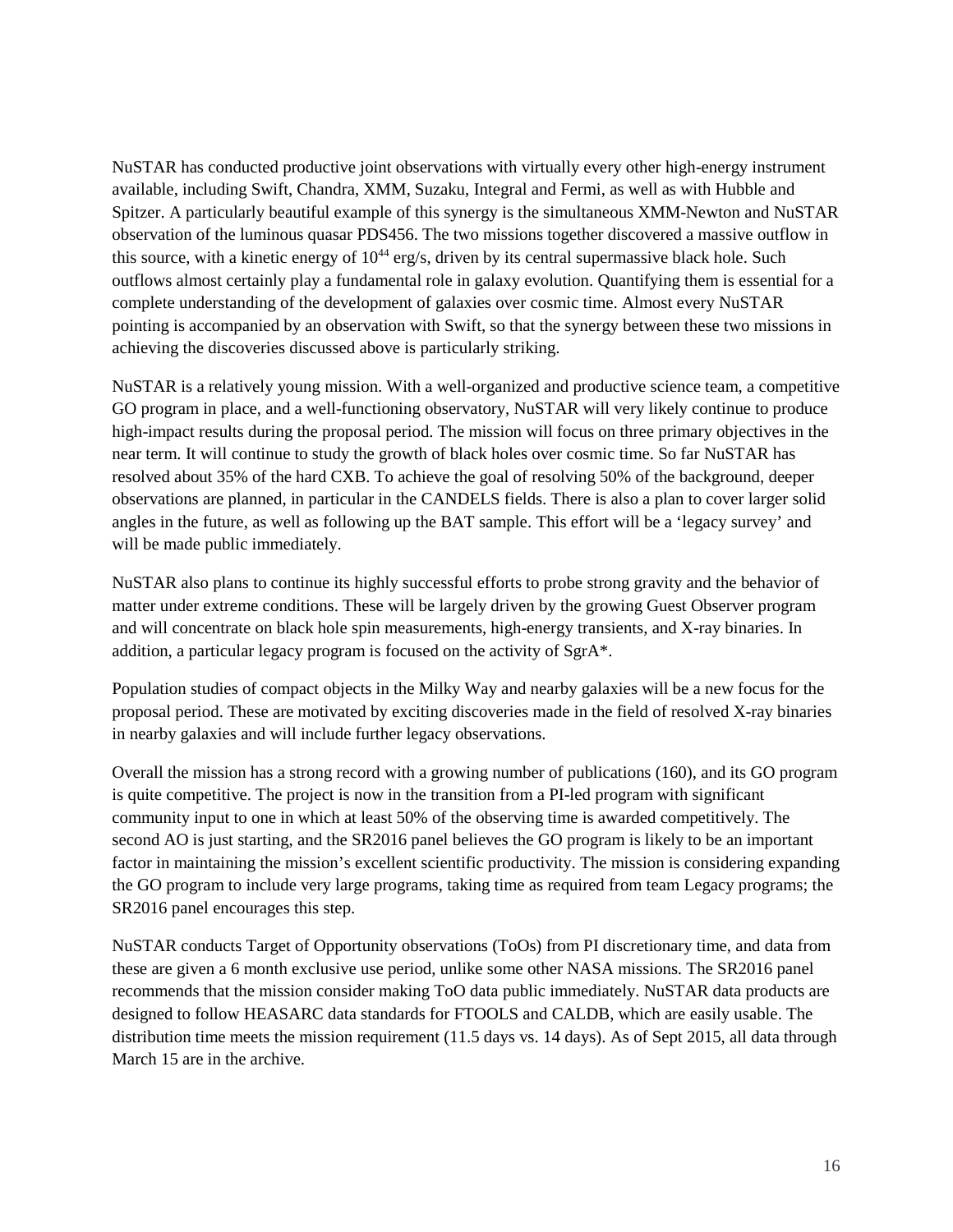### CRITERION B: RELEVANCE AND RESPONSIVENESS

NuSTAR is highly relevant to the objectives and focus areas described in the SMD Science Plan and to the goals of the Astrophysics Division. Key questions from the NWNH Decadal Survey are addressed, including "How do black holes grow and influence their surroundings?" The same is true for PCOS key questions: test General Relativity; understand the formation and growth of massive BH and their role in galaxy evolution; explore the behavior of matter and energy in extreme environments. NuSTAR remains at the forefront of several of these fundamental areas.

NuSTAR has been very successful in addressing and achieving the Prioritized Mission Objectives set for it by the 2014 Senior review: There has been excellent progress on PMO2 (probing the nature of strong gravity and matter under extreme conditions) and PMO3 (probing supernova physics by measuring the spatial distribution of <sup>44</sup>Ti in a sample of young SNR). PMO2 continues and PMO3 has been concluded. Solid progress has also been achieved on PMO1 (BH growth) with the publication of the first catalogs and synthesis papers on number counts and the X-ray luminosity function, though resolving >50% of the hard XRB remains a major challenge. Work toward PMO1 will therefore continue with high priority in the proposal period.

There were no formal weaknesses in the 2014 Senior Review, but some programmatic recommendations were made. In particular, NuSTAR achieved a factor of four reduction in the cost of administering its GO program (from \$1.7M to \$400k). While this economy is commendable, the SR2016 panel notes that this cost is still slightly above that achieved by other missions, and urges NuSTAR to seek additional savings in this area. The 2016 panel was in particular encouraged to evaluate NuSTAR in the light of the upcoming Astro-H mission (recently launched successfully and named Hitomi). The NuSTAR proposal addressed the differences with Hitomi very well and the SR2016 panel regards the two missions as highly complementary.

#### CRITERION C: TECHNICAL CAPABILITY AND COST REASONABLENESS

NuSTAR has improved efficiency significantly, allowing a reduction in overall mission costs by 12%, while at the same time increasing GO program funding from \$1.5M to \$2M.

The mission is in excellent health and has experienced no performance degradation since launch. The projected life of the mission, limited by orbit altitude and solar activity, is ten years. The SSL operations model is well-suited to a SMEX-class mission, also making effective use of young team members. Achieving an observing efficiency of 55% in low-earth orbit is remarkable!

The overall budget at \$7M per year appears to be reasonable. The project is commended for offering budget reduction options of up to \$600,000 in its proposal. The mission's grants administration costs, at about 19% of grants disbursed, appear to be slightly higher than for other missions.

## OVERALL ASSESSMENT

NuSTAR's unique hard X-ray imaging capabilities have been deployed to produce ground-breaking science during its first four years of operations. Future mission objectives are well matched to instrument capabilities, and efficient operations have enabled an expansion of the GO program and a reduction of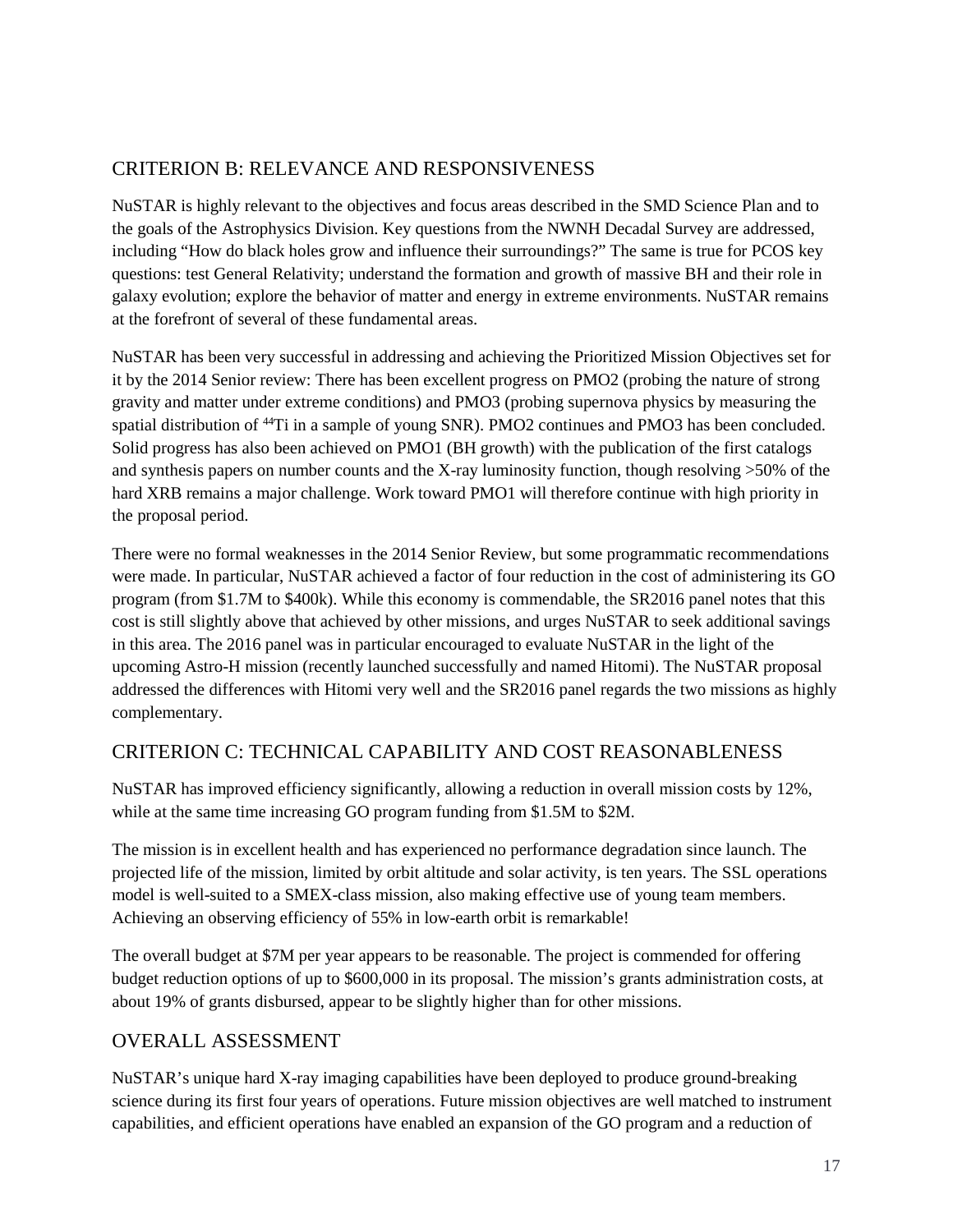overall mission costs. NuSTAR is a highly productive mission in full command of its original capabilities. In particular in combination with other X-ray missions NuSTAR is a superb tool allowing us to address scientific questions inaccessible to either mission on its own. Funding should continue at the requested level. The panel recommends to distribute all Target of Opportunity data without a proprietary period.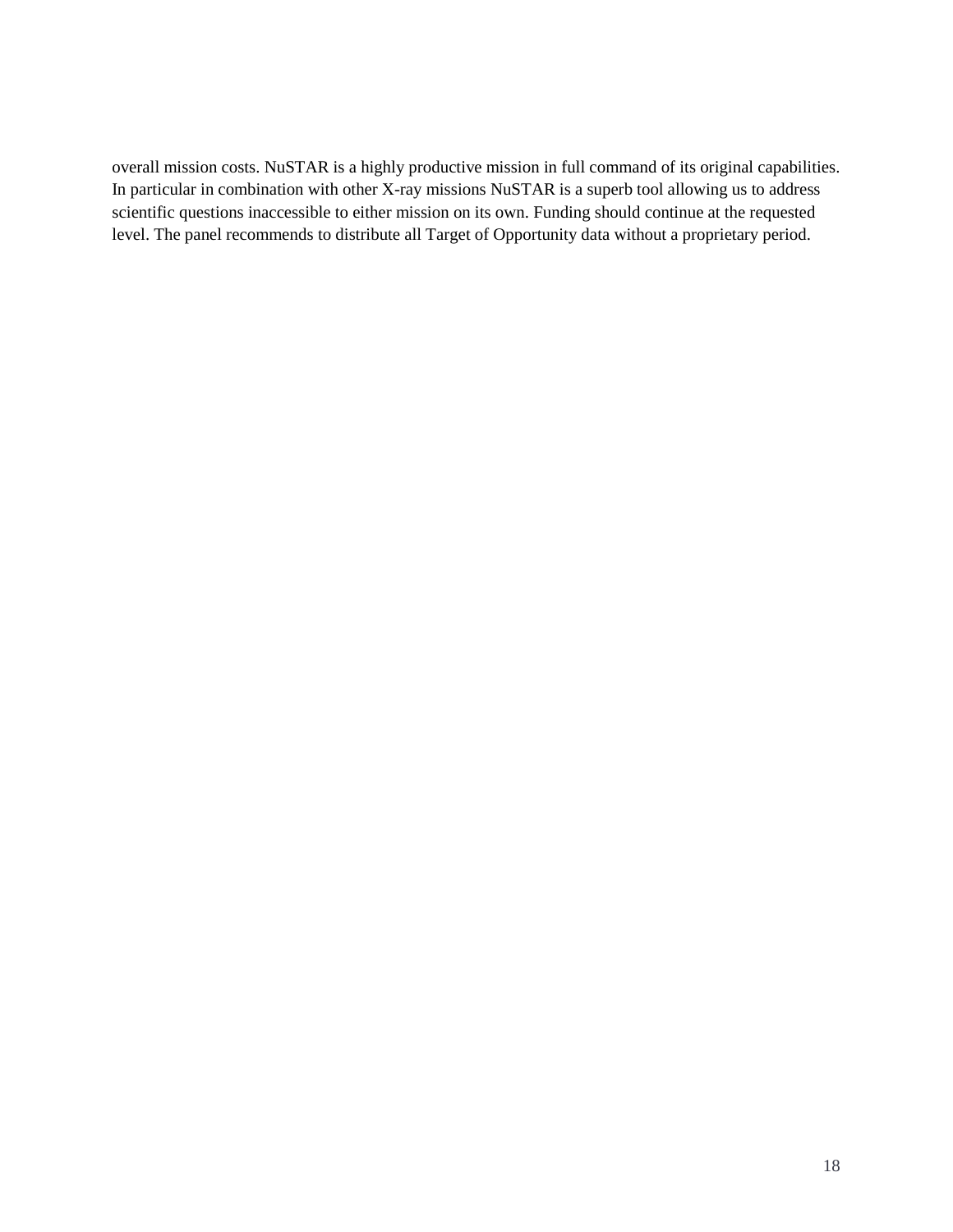#### **Spitzer**

#### SUMMARY OF MISSION AND PROPOSAL

The Spitzer Space Telescope mission proposes to continue for two more years of operations; with the launch of JWST at the start of FY19, the mission will shut down. The level of operations is chosen to provide full support for a broad mix of creative scientific programs, proposed by the GO community and selected by peer review. The request level for FY17 is \$15.25 million.

During this warm mission phase, the IRAC instrument offers imaging of high photometric quality at 3.6 and 4.5 microns. A particular strength highlighted in the proposal is the ability to carry out critical precursor science that will allow much more efficient initial use of JWST. Examples include refinement of transit timings of up to several hours from K2 discoveries of rocky planets in the habitable zone, detection of high redshift galaxies and substantial reduction of uncertainties in photometric redshifts for newly discovered galaxies with redshifts greater than 7 beyond the reach of optical surveys. The Spitzer microlensing campaigns provide another path to characterize exoplanetary systems as well as a preview of techniques and results relevant to WFIRST science. An incredibly rich array of solar system, Galactic and extragalactic science with increasing new discoveries continue to characterize the scientific impact of this mission.

#### CRITERION A: SCIENTIFIC MERIT

The Spitzer Space Telescope has been a tremendously successful observatory that has achieved landmark results across the range of astronomical topics. For the past few years it has worked in a more limited capacity, utilizing only the bluer channels of the IRAC instrument in what is termed the *warm mission*. The observatory has partially balanced this loss of capability with a range of new observing modes, primarily focusing on longer research programs. This has resulted in Spitzer continuing to produce high impact results during the extended mission phase.

The spacecraft is highly reliable and offers unique sensitivity at 3.6 and 4.5 microns, not to be duplicated until JWST is in orbit. Its distant (sun trailing) orbital position permits a long, uninterrupted stare mode, of particular value for exoplanet observations and characterization. Within the compelling broad range of scientific programs of SST, its strong scientific potential for precursor science for JWST, in the fields of exoplanets and the high-redshift Universe emerge as a critical capability for the duration of lifetime. To provide specific examples of important JWST precursor science, two applications are illustrated, one in the exoplanet regime and another for high redshift science. Extremely low amplitude follow-up light curves for rocky planets in the Habitable zone currently cannot be obtained elsewhere. An observation spaced in time reduces uncertainties in transit timings through follow-up of these small K2-discovered exoplanet systems by up to several hours, allowing for much more efficient JWST observing of their transits. These planets will be among the first targets for JWST. Although bigger planets - depending on planet to star size - can be observed from the ground, the small rocky planets in the Habitable Zone cannot. The upcoming TESS mission will probe a different parameter space of potentially habitable planets, complementing the K2/Spitzer mission targets for JWST. Therefore, the combination of the Spitzer and K2 missions provides a strong synergy for identifying exoplanet targets for JWST.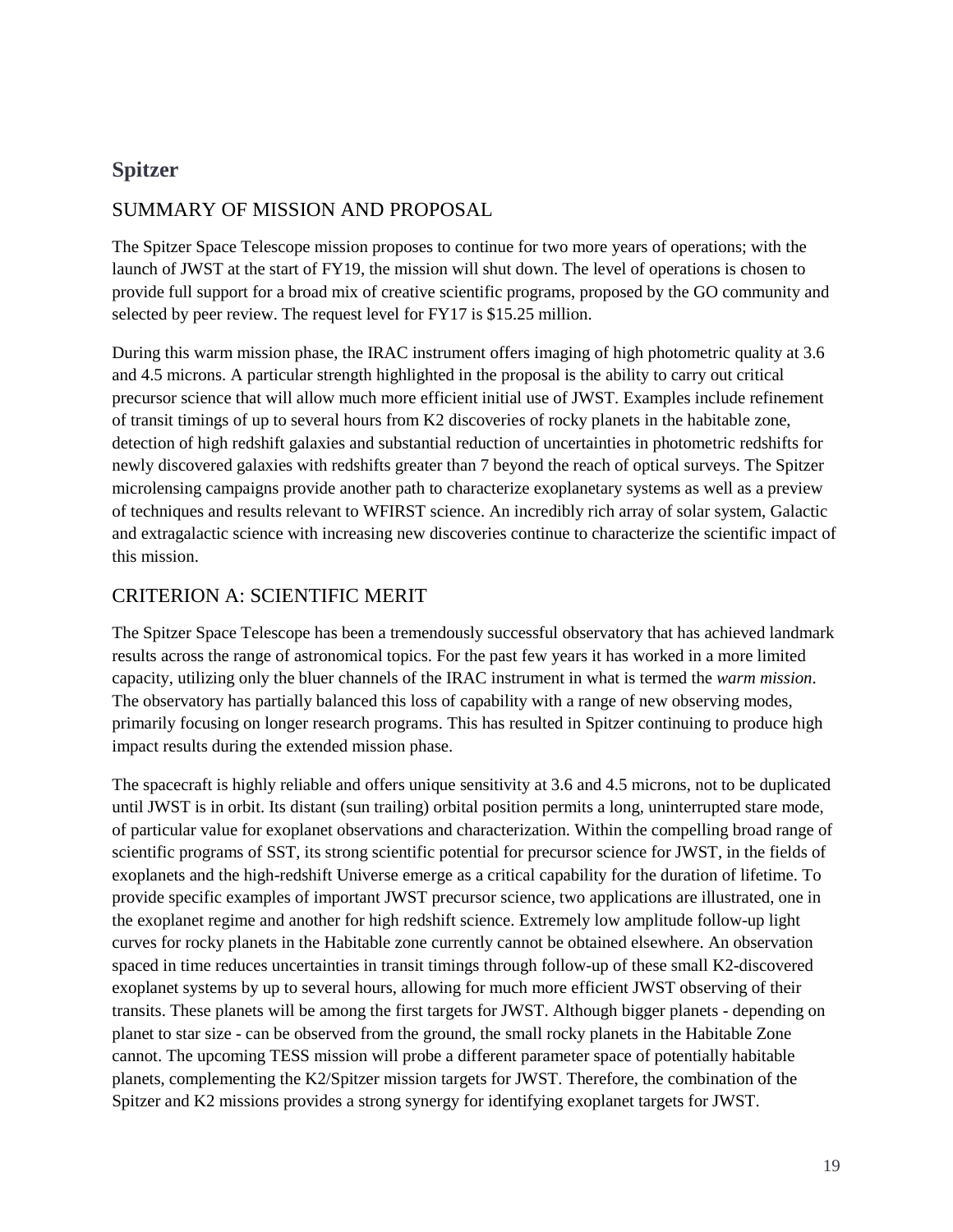Spitzer observations are also critical for finding high redshift galaxies and for narrowing the range of uncertainties in photometric redshift for the highest redshift candidates (the GREATS survey of the GOODS fields is expected to identify more than 200 galaxies at  $7 < z < 10$ ). This work highlights a key synergy with Hubble Space Telescope. Galaxies in that redshift range can be nearly invisible at shorter wavelengths, requiring initial deep near-IR and visible light imaging with HST to provide stringent upper limits on emission from light at short wavelengths and significant detections of the emitted continuum at wavelengths longward of the redshifted Lyman break, which defines a very strong feature in galaxy spectra. Spitzer Space Telescope detections in the two IRAC bands then allow definitive fitting of spectral energy distributions for confirmation and photometric redshifts. The brightest gravitationally lensed objects can then get preliminary grism spectra from HST as well. Determining the distribution of masses and star formation rates, along with estimating the incidence of AGN ionization, is a critical next step in understanding galaxy formation and reionization in this highest observed redshift range. Development of a list of prime targets for early science with JWST is invaluable for efficient use of the spacecraft during its limited cryogenic lifetime. The preliminary observations of these highest known redshift objects are also highly valuable for refinement of photo-z methodology and relevant SED modeling for this currently poorly understood population.

A science topic of direct relevance for JWST and WFIRST is microlensing of stars in the Galaxy. Caustic crossings allow the detection of associated planets, even Earth-like planets in the habitable zones of rather distant stars. Spitzer Space Telescope observations provide two major advantages. The small timing difference arising from observing the microlensed star simultaneously with ground-based telescopes allows astronomers to break the degeneracy between lensing mass and distance in order to get the mass of the lensing star and therefore the mass of its planet and orbit information. In addition, the campaigns are conducted in fields with the highest likelihood for microlensing events, through the bulge near the Galactic Center, such as Baade's Window. IR capability significantly reduces the impact of low-latitude extinction. The distant orbit of the spacecraft allows long-duration time coverage, for which the mission team provides an extra level of intensive support.

Outside of JWST and WFIRST precursor science, Spitzer continues to generate high impact results over a broad range of topics. Observations of Neptune, Pluto, TNOs and asteroids also make Spitzer science very relevant to characterize Solar System objects and continue to generate surprises. In cosmology, IRAC photometry measurements are critical to the derivation of redshift estimates, stellar masses for the most massive galaxy clusters, and, ultimately, constraints on the initial density perturbation spectrum and on the growth of large scale structure. A new focus on the population of NIR transients, particularly those of luminosities intermediate between novae and supernovae, is identifying new classes of systems. An incredibly rich array of solar system, Galactic and extragalactic science with increasing new discoveries continue to characterize the scientific impact of the mission.

The level of user support and value of the archive remain extremely high for the community. The mission provides substantial user support, which allows a wide range of science, including evolving programs. This quality might be expected, given the Great Observatory heritage, but the pipeline processing has improved over time and the support staff continue to develop new observing modes even after substantial staffing reductions.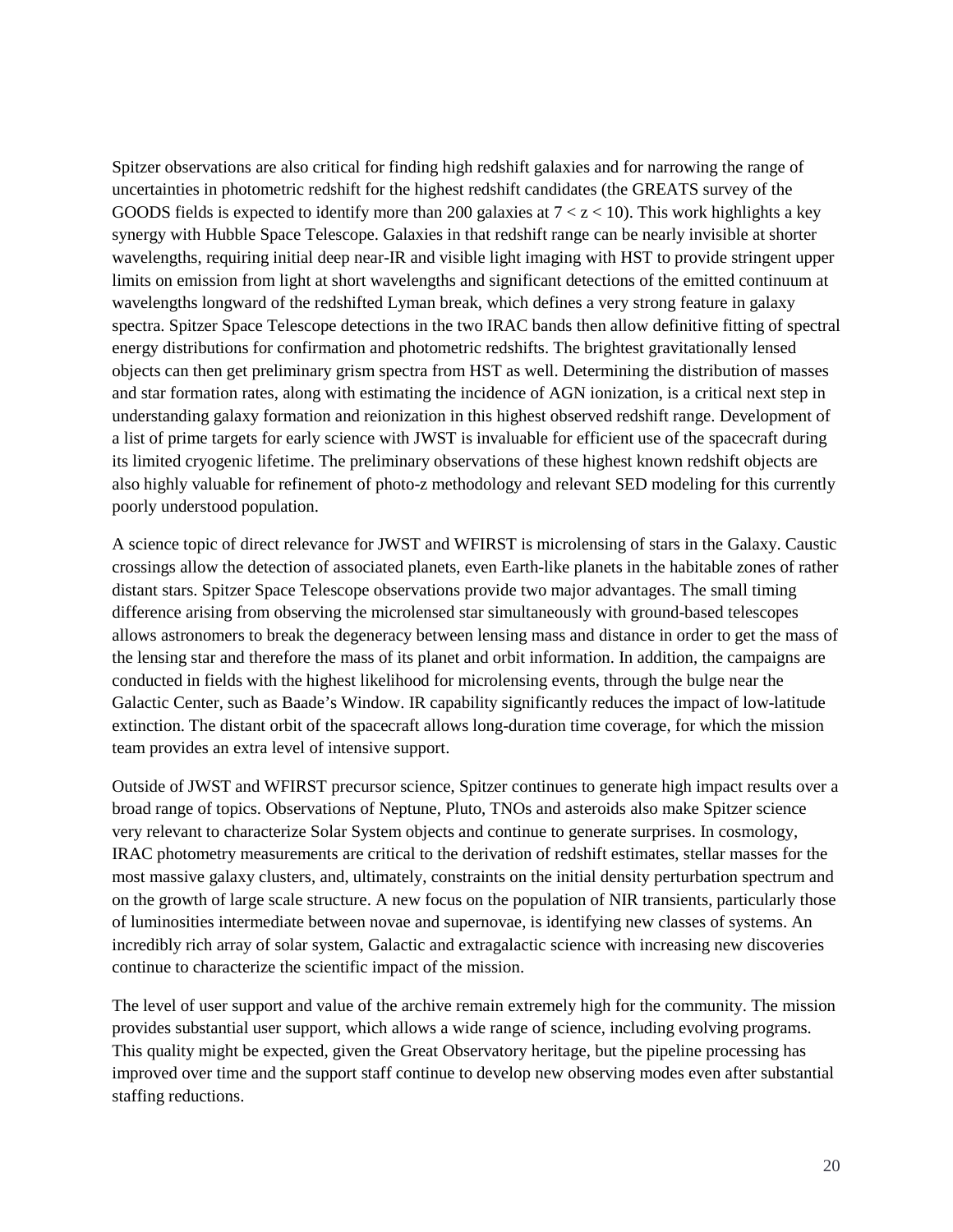As discussed, the Spitzer Space Telescope has direct synergies with HST, K2, and the upcoming TESS, JWST and WFIRST. As such, it is not only enhancing the science done with current NASA facilities, but also that will be done with future missions, especially optimizing early science observations for JWST and WFIRST.

While high-redshift science will ultimately take a giant leap forward with JWST, the proposed precursor observations are critical for a strong and efficient start with JWST. The proposal submission rate is somewhat lower than some other extended missions, but this difference may be the result of a larger minimum proposal size for new Spitzer projects.

#### CRITERION B: RELEVANCE AND RESPONSIVENESS

The Spitzer Space Telescope allocates most of its observing time to exoplanet research and to the distant universe and cosmology. Its emphasis on exoplanet research and the applicability of its observations to the census of earth-like planets is in direct support of one of the three major NWNH goals. The critical application of its observations to Early Universe studies addresses a second one. This mission is directly aligned with the major stated SMD scientific priorities.

The Prioritized Mission Objectives from 2014 were well addressed with the operations, data collection, user support, and data archive and accessibility over the last two years of operation. The team has addressed the PMOs from the 2014 Senior Review and trimmed staffing level. The staffing is 46% lower than at the start of warm mission. There have been significant reductions in costs during the evolution from the cryo to the warm mission, and even during the warm mission.

## CRITERION C: TECHNICAL CAPABILITY AND COST REASONABLENESS

The operations model emphasizes user support, full archiving for public access, and a proposal-driven suite of diverse science programs. That model has been made cost efficient for that style, in the context of the discussion above, with the choice to maximize science return.

The spacecraft health seems solid, and the operations plan continues with no significant increased risk from that of previous cycles. In the case of (minor) anomalies, JPL has access to key high-level engineering staff on an as-needed basis. The new operating mode of smaller sun angle for downlinks is asserted to be low risk, with the straightforward approach of immediate recharging after the downlink has completed.

A concern in the 2014 Senior Review report was the high cost of this mission relative to others, and the team did not identify any further cost savings. The fundamental mode of full user support incurs a certain level of cost, with a high scientific return. Long stare campaigns, such as those for microlensing and exoplanet transit monitoring require a significantly heightened level of support. Some of the enhanced cost could also be the heritage of operational complexity inherent in the initial design for a great observatory.

The mission has managed to achieve some additional cost savings, while continuing to fully support the community-assessed top ranked science. There is no current software development staff, and much of the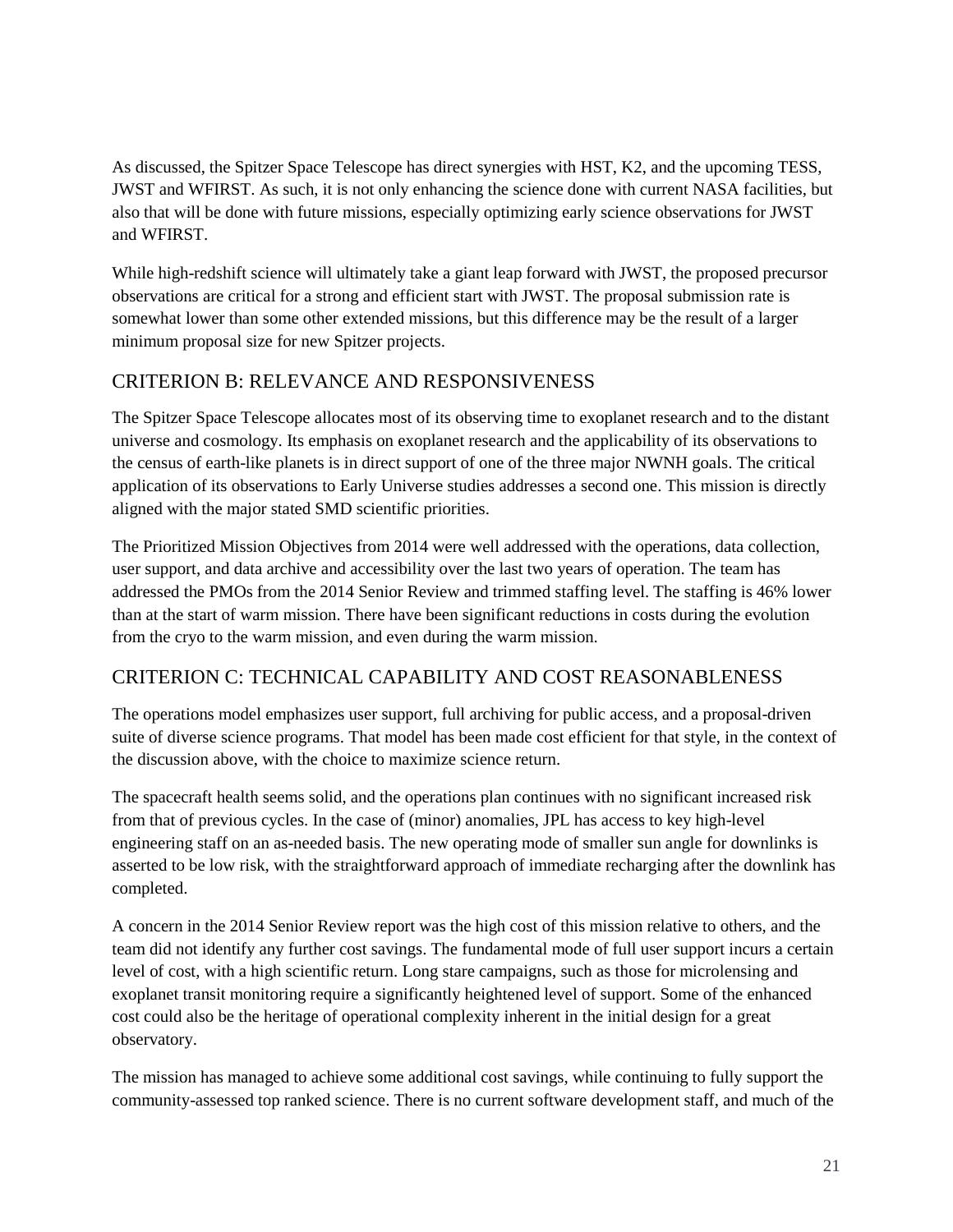JPL-based technical staff is shared with other missions. The mission will be closed out at the end of FY18, at the launch of JWST.

#### OVERALL ASSESSMENT

By having a vigorous GO program, the mission has been able to support the best new ideas from the community in a way that has maximized new discovery potential. Spitzer Space Telescope observations are key to high impact results in areas ranging from exoplanets to the most distant Universe. The mission meets key SMD priorities in support of NWNH scientific objectives, and management choices over the period since the last Senior Review were responsive to the stated Primary Mission Objectives. Although this mission is somewhat higher cost than others, the mode of strong user support has enabled the very diverse suite of investigations that has made the mission productive and high impact.

The impending launch of JWST creates positive and negative factors in evaluating this mission programmatically. The capabilities of JWST will vastly exceed those of the current SST mission, by design, so there will be dramatic and immediate gains in the quality, depth, and quantity of data that can be obtained on the topics currently under investigation. JWST is a high cost mission with a limited lifetime, so precursor investigations that can lead to initial high-impact results and higher scientific mission efficiency, such as those proposed for the next two years of SST operations, have considerable value. It is also evident that large and long programs that SST can execute over the next two years will be much more difficult to carry out initially in the highly competitive regime of early JWST science. The panel believes that the diversity and quality of the programs possible with SST would be attractive to multiple NASA programs in support of key mission objectives.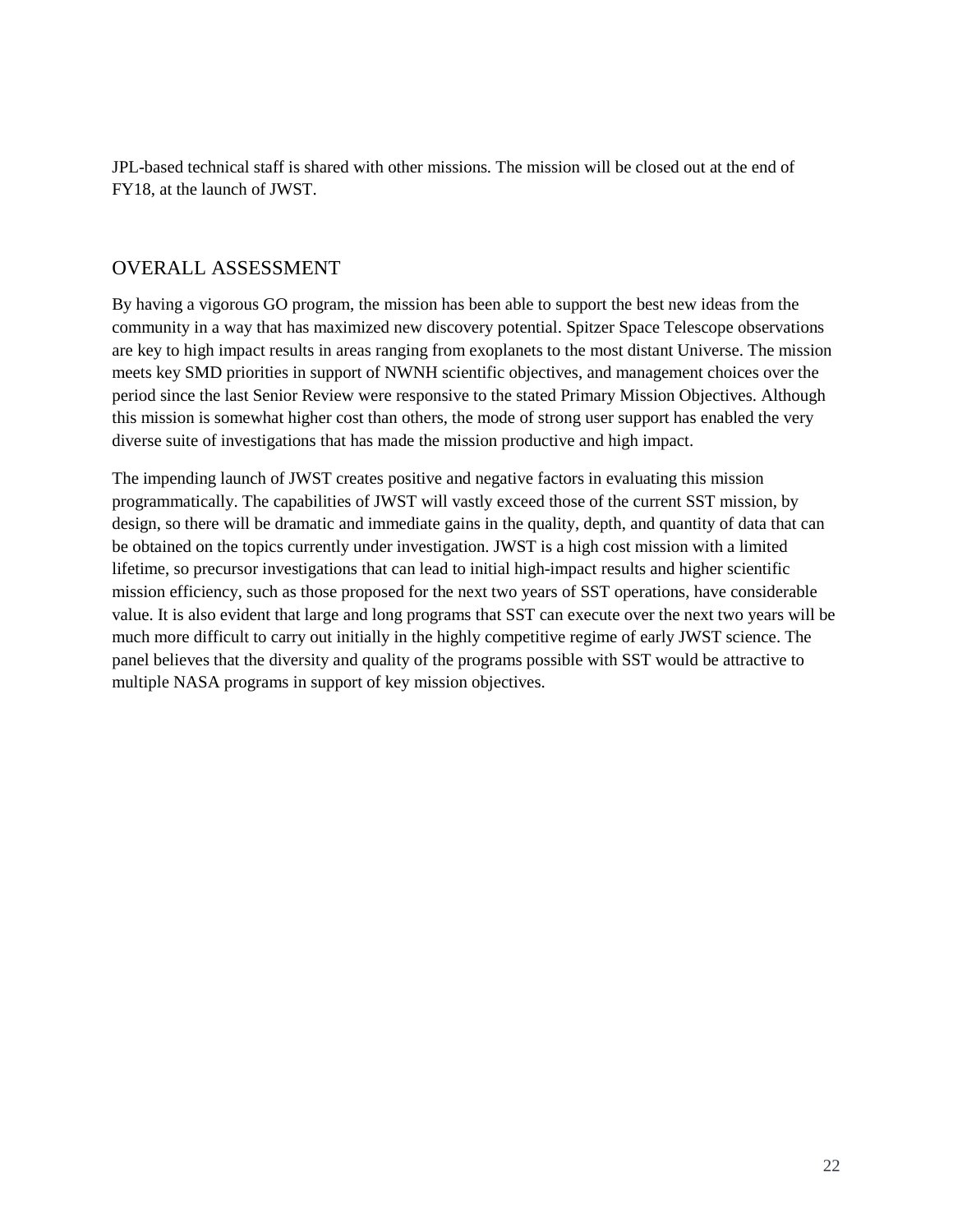#### **Swift**

#### SUMMARY OF MISSION AND PROPOSAL

Swift carries three complementary instruments: a pointed X-ray telescope (XRT, 0.3-10 keV), the large field of view Burst Alert Telescope (BAT, 15-350 keV), and the UltraViolet and Optical Telescope (UVOT, 170-650 nm). The combination of these instruments together with Swift's rapid slewing capability, extremely flexible scheduling, vigorous guest observer program, and its truly spectacular Target of Opportunity service makes it an extremely successful mission. Swift's capability to find and study transient events like Gamma-Ray Bursts (GRB) and their afterglows, supernova explosions, and tidal disruption events continues to deliver cutting-edge results with implications for fundamental physics, stellar physics, black hole physics, high-energy astrophysics, and cosmology. The Swift team proposes to continue the operations for the next four years with a largely flat budget for NASA of about \$6M per year. Four targeted over-guides were proposed to increase the science return from the mission (see recommendations on these over-guides below).

#### CRITERION A: SCIENTIFIC MERIT

Although the Swift mission was initially primarily observing Gamma-Ray Bursts (GRBs), and they continue to play an important role in the mission portfolio, the primary emphasis has shifted to Target of Opportunity (ToO) observations, with about twenty five per day being executed. Its multi-wavelength suite of instruments combined with its rapid response capability is unique among NASA missions. The strong proposal demand and high publication rates attest to the high community interest. The science results cover a broad range of topics and include such high-return results as the recent detection of a UV pulse from a young Type Ia supernova, the discovery of a luminous supernova from an ultra-long GRB, the observations of a near infrared transient following the Swift detection and localization of GRB 130603B consistent with the kilonova hypothesis, the observation of an X-ray scattering dust halo around the black hole X-ray binary V404 Cyg, new constraints on the structure of the inner accretion flow of the Seyfert 1 galaxy NGC 5548 based on X-ray reverberation observations, and the detection of the GRB 140515A at a high redshift of z=6.33. The expansion of the scientific breadth of Swift is exhibited by observations of transits of extrasolar planets in X-ray and UV informing us about stellar irradiation and chromospheric activity.

The Swift team presents a compelling science program for the next 4 years. The program includes the search for electromagnetic counterparts of gravitational waves through follow-ups of advanced LIGO detections, which have very large "error boxes" describing the regions of the sky where the source of gravitational waves could be located. Swift could rapidly tile large areas of the sky, but the probability for a successful Swift follow-up would be greatly increased if Fermi can help find the gravitational wave event by localizing a simultaneous gamma-ray event in a smaller sky region.

Swift could verify the connection between "short-hard" GRBs and neutron-star mergers through observations of near-infrared kilonova emission from the neutron-rich radioactive ejecta produced in neutron star/neutron star merger events. Swift will scrutinize the structure of the inner engines and jets of active galactic nuclei through various types of X-ray and multiwavelength observations including, but not limited to, spectral and timing (reverberation) studies. The Swift program includes probing the high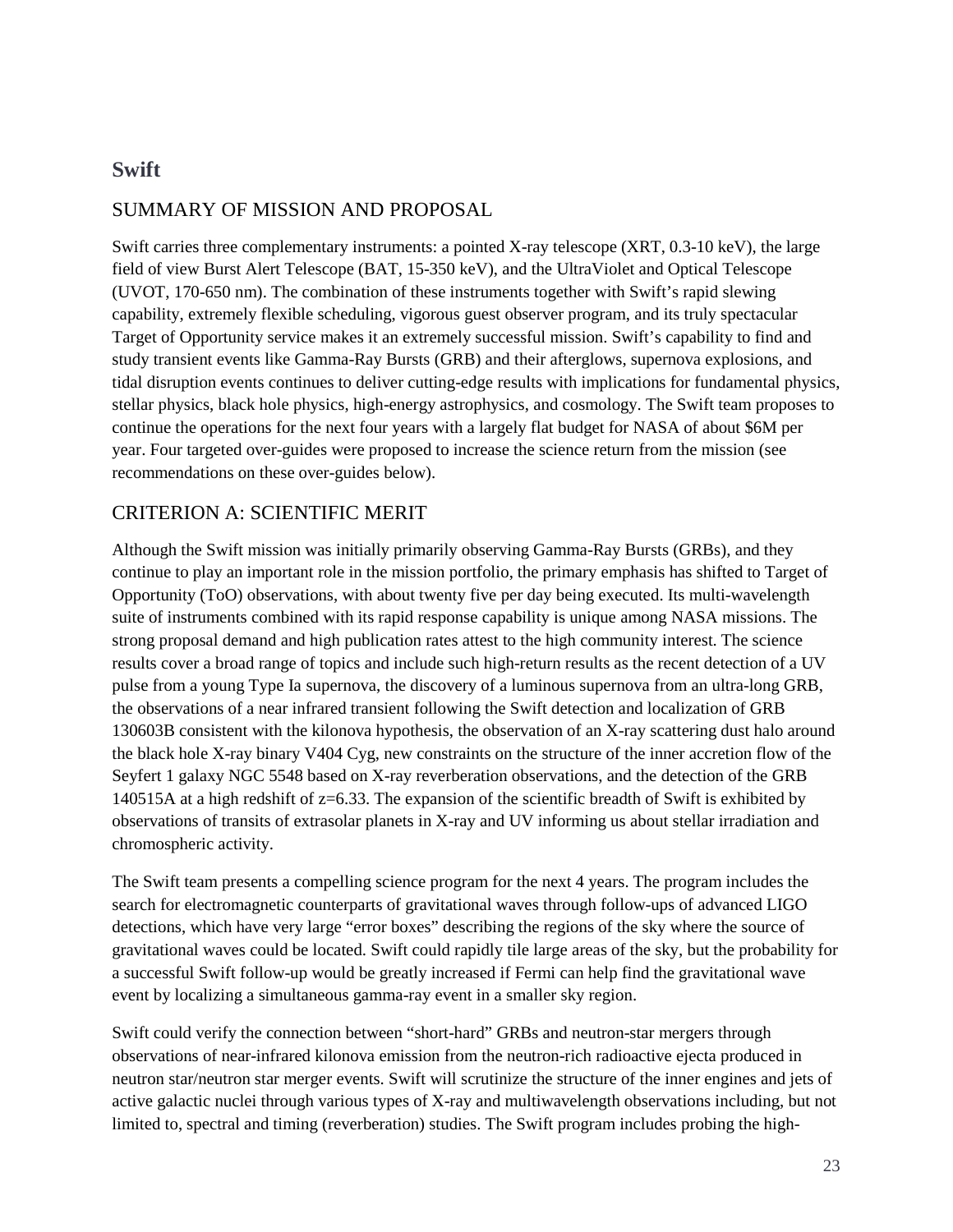redshift universe and the epoch of reionization by detecting high-redshift GRBs and observing spectral features in their afterglow emission. Swift will use its time domain capabilities to observe objects from ongoing and future surveys such as the Zwicky Transient Factory. The 11-year point-source catalog will be a valuable addition for the community. Swift creates and benefits from synergy with NASA's, ESA's, JAXA's, and ISRO's fleet of astrophysics missions.

#### CRITERION B: RELEVANCE AND RESPONSIVENESS

Swift addresses the first "Science Objective" and three out of the five "Frontier Discovery Areas" in the 2010 decadal survey as well as two of the three "astrophysics imperatives" in the 2014 SMD Science Plan. For example, Swift's studies of GRBs elucidate the endpoints of stellar evolution, the formation of black holes, potential sources of gravitational waves, the equation of state of neutron star matter, and the high-redshift Universe. Swift made good progress towards the PMOs described in the 2014 Senior Review proposal. Particularly successful were discoveries in the area of time domain astronomy leading to several high-impact results including the discovery of ultra- long GRBs, the detection of a UV pulse from a SN Ia, X-ray reverberation results measuring the size of the accretion disk of the Seyfert galaxy NGC 5548, and the discovery of a tidal disruption event. The detection of elevated NIR afterglow fluxes of a short GRB have strengthened the case for binary neutron star mergers as the progenitors of short GRBs. More GRBs have been found at redshifts of 6-7, and high-redshift follow-up capabilities are improving. The supernova Ia program has been very successful, and is contributing useful constraints on the evolution of UV-bright supernovae. Swift is a partner on almost all NuSTAR observations, increasing the wavelength coverage (to low energy X-rays and UV) and the astrometric precision of NuSTAR. Swift also regularly combines with Chandra and XMM-Newton in joint programs (providing trigger and/or followup observations), and has been invaluable in following up on discoveries by Fermi. The team implemented several of the initiatives discussed in the 2014 Senior Review even though it did not receive additional funds for those initiatives. Good progress has also been made on several of their proposed initiatives (automation, a pipeline for XRT serendipitous discoveries, a survey of nearby galaxies, a plan for BAT triggers and a Key Initiative Project), even though none were funded.

#### CRITERION C: TECHNICAL CAPABILITY AND COST REASONABLENESS

Swift operations are lean and very efficient, with a modest number of FTEs charged to NASA despite the fast response times and voluminous scheduling required by the GI and ToO programs. The team is leveraging significant in-kind contributions from international partners (Italy, UK and Denmark). The data are archived by HEASARC with no proprietary period, quick look products are available in hours, final data in about a week and prompt GRB alert notices are issued, giving easy data access to the community. The team is steadily developing new capabilities to enhance scientific contributions. Examples of this are the automatic tiling of XRT and UVOT pointings to cover the large error circles of triggers from Fermi and upcoming facilities such as HAWC, Ice Cube, and LIGO, and the provision of sub-threshold BAT triggers to the community for multi-messenger coincidence detections. The latter are currently being upgraded to real-time notification. The spacecraft and all instruments are in good operational health, with no obvious degradation except for the expected gradual loss of energy resolution in the XRT CCD due to radiation damage and small sensitivity degradation in the UVOT. Active temperature control of the CCD was lost at the beginning of the mission, but passive control techniques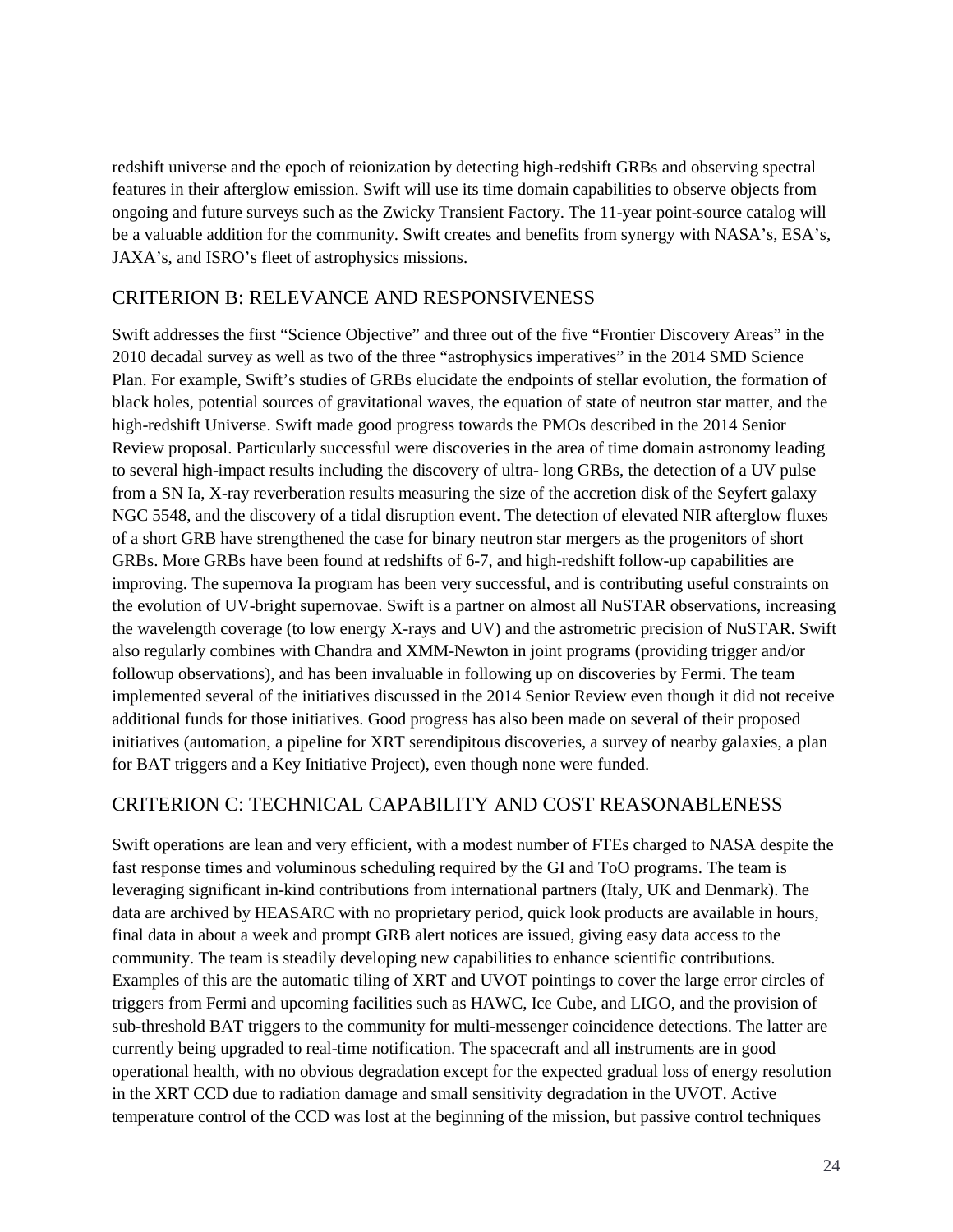were developed that still allow un-degraded operation of the XRT more than 99% of the time. There have been multiple failures in the BAT heat pipe controllers, but they are confident they can fully maintain BAT performance even if the remaining controller fails. So at this point there are no hardware issues on the horizon that would prevent normal operation for the foreseeable future.

The overguide requests are for 1) further automation, 2) increased GI funding for rare ToOs, SMC and galactic plane surveys and 3) new operating modes for UVOT that will provide time-tag photons, increased photometric precision and the pipeline identification of serendipitous sources.

#### OVERALL ASSESSMENT

Swift gives impressive testimony for how much a mission can evolve during its life span and how much it can benefit from community involvement through vigorous target of opportunity and guest observer programs. The panel would like to see the highest ranked over-guide initiatives funded if possible. The "Automation for Rapid Response and Risk Reduction" has the highest priority of the SR2016 panel as it will add key capabilities for the search for gravitational wave counterparts. An enhancement of the extremely successful guest observer program would be desirable which could fund innovative instrumental initiatives, the SMC and galactic plane surveys, or other programs.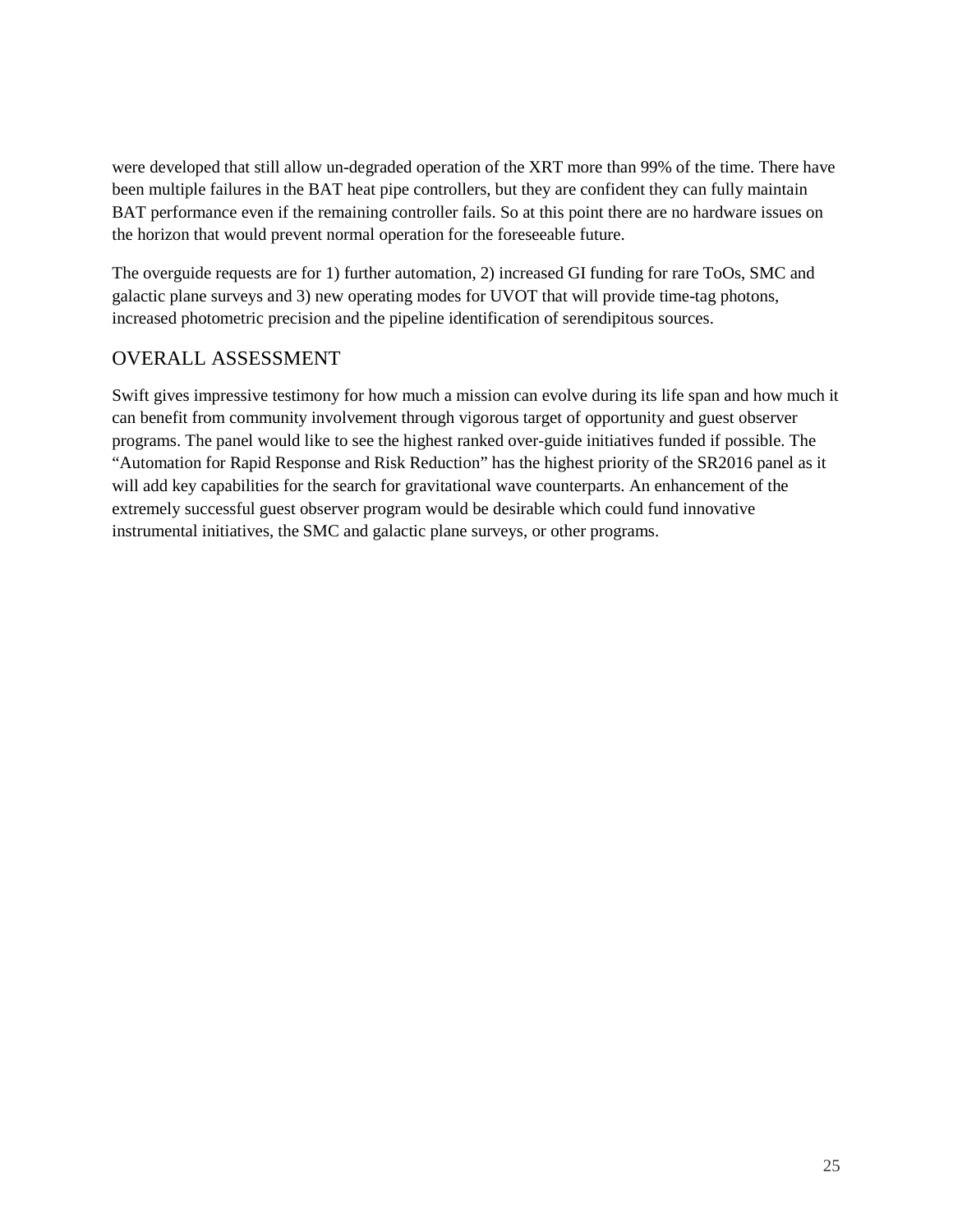# **XMM-Newton**

#### SUMMARY OF MISSION AND PROPOSAL

XMM-Newton is a fully operational Great-Observatory class X-ray observatory, launched in 1999 and operated by the European Space Agency. NASA participates in the mission by supporting the NASA Goddard Space Flight Center Guest Observer Facility, a guest observer program, and the US Reflection Grating Spectrometer Team. XMM-Newton carries three X-ray telescopes with sensitivity in the 0.2-12 keV energy band and an optical/UV telescope.

The XMM-Newton team requests a continuation of NASA support of US XMM investigators through GO funding program (currently \$2M, which they propose to expand to \$3M in order to support a larger fraction of the successful US proposers) and the amount of <\$1M towards the maintenance of user support activities of the US Guest Observer Facility at Goddard Space Flight Center.

#### CRITERION A: SCIENTIFIC MERIT

The astronomical community continues to participate in and produce XMM science at a high rate. XMM science has been featured in over 760 refereed publications in the last two years, a publication rate comparable to Chandra (which has a higher dollar level of GO support), and with high impact papers (9 in Nature and Science). Continued oversubscription (5.6 in terms of requested time) also attests to the high community demand and interest. XMM's capabilities remain nearly identical to what they were at launch. XMM has a higher collecting area than Chandra, better spatial resolution than ASTRO-H (Hitomi), a wide complement of instruments (simultaneous X-ray, UV and optical imaging as well as X-ray spectra), and an extended orbit allowing long continuous observations that are not possible for the X-ray telescopes in lower Earth orbits. XMM's capabilities are highly complementary to the higher-energy spectroscopic coverage of NuSTAR, the higher spatial resolution of the Chandra X-ray Observatory, and the new, high resolution X-ray spectroscopy enabled by the recently launched Hitomi (ASTRO-H).

XMM-Newton observations enable scientific progress across a broad suite of scientific questions. Recent results include the discovery of a wide-angle, fast wind from a quasar hosted by a galaxy similar to the Milky Way. This discovery is relevant to studying mechanisms for quenching the formation of stars inside massive galaxies with AGN feedback. This latter observation was in concert with NuSTAR, which constrained the E>10 keV continuum well enough to allow the resolution of a P-Cygni profile around the Fe-K line, produced by a wind being expelled at high speed from the inner accretion disk. The high sensitivity and spatial resolution reveals what could be the so-called 'missing baryons' in hot filaments linking massive clusters of galaxies. The warm ionized gas of our own Milky Way halo has been detected and characterized via absorption line studies of X-ray binaries in the disk and active galactic nuclei. XMM enabled the spectroscopic study of gas being acquired by a supermassive black hole, fed by the tidal disruption of a star. Observations of a low-mass X-ray binary showed the transition to a millisecond pulsar, while flares from M-stars probe environments for exoplanets.

#### CRITERION B: RELEVANCE AND RESPONSIVENESS

Decadal survey priorities addressed by XMM observations include questions surrounding galaxy evolution and AGN feedback, investigations of how baryons behave in dark matter gravitational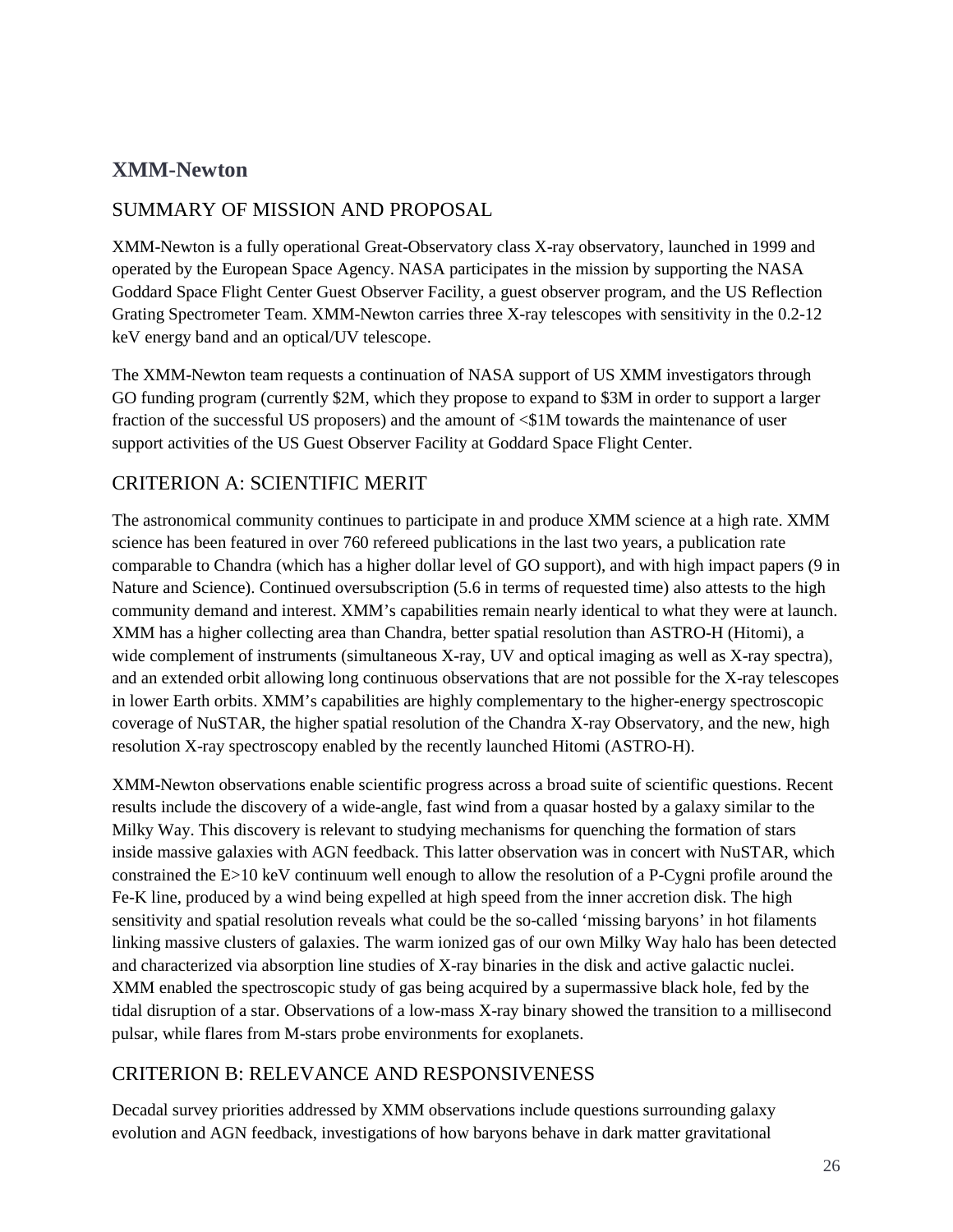potentials, and tests of extreme gravity (black hole spin and the neutron star equation of state). XMM observations accomplish all 3 science goals of NASA's Science Mission Directorate by probing the nature of black holes and gamma-ray bursts, by conducting an indirect search for dark matter, by exploring the origin of galaxies (SgrA\* lobes, galaxy halos), exoplanets (X-rays from brown dwarfs and M-star flares), and the inner structure of black hole accretion flows. The 2014 Senior Review recommended work on extended source analysis, which the XMM GOF completed, including incorporating software and Perl scripts with the XMM data analysis software distribution (SAS).

#### CRITERION C: TECHNICAL CAPABILITY AND COST REASONABLENESS

XMM is in excellent health. It has had strong continuing support from ESA and the European community. In the last extensions XMM-Newton and the Mars Express were identified as the most compelling on-going missions for ESA. The oversubscription rate in the last review was 5.6, with 432 proposals submitted. Its lifespan can potentially extend to 2028 and the planned launch of Athena+, because of the frugal usage of available fuel on board XMM.

Very slow degradation has been seen in the the carbon contamination of the detectors since launch. The maps of bad pixels and other detector features have remained quite stable (at less than 1.5% of the detector). The energy resolution of the solid state detectors has slowly gotten worse with time, widening by about 10% in FWHM in energy since 2000. XMM-Newton is very close to the same telescope and detector suite that was launched in 1999.

NASA has been supporting data analysis at the level of \$2M annually for a subset of US observers who are XMM PIs; most recently, support has been limited to only PIs with A- and B-ranked targets. US observers who are co-Is of proposals with foreign PIs or proposals with only C-targets are not funded, which means that US investigators on major projects with foreign PIs are excluded from contributing to planning, analyses, or leading papers. The decision for how to allocate GO funds, however, is made at the NASA XMM Guest Observer Facility (GOF) together with its user community; other missions with similar levels of GO support divide their data analysis funding differently. Another \$0.87 M has been used to support the work of the US GOF at Goddard Space Flight Center, towards data archiving, some software analysis task development and support, and grant management. Even though the US pays nothing towards the operations of XMM, US observers have enjoyed the access to compete for observing time on XMM. US proposers are very successful at winning time on XMM (40% of the accepted proposals for general observer time have US PIs and 80% have US PIs or CoIs). One of the more recent examples include a very large proposal for deep extragalactic X-ray imaging by a US PI for 1.38 Msec (10% of the available A and B time for this most recent cycle.)

#### OVERALL ASSESSMENT

XMM-Newton continues to produce Great Observatory level science unique to this mission and at a very productive rate. Since US funds none of the XMM-Newton operations, the continued US investment in this mission is the smallest in the SR2016 portfolio, and it is highly leveraged. The US partners with ESA in this mission by providing user support (including analysis software, scripts, data access) and data analysis funds for successful US proposers in a highly competitive annual international proposal competition. US analysis funds represent a significant contribution to the total support for XMM data